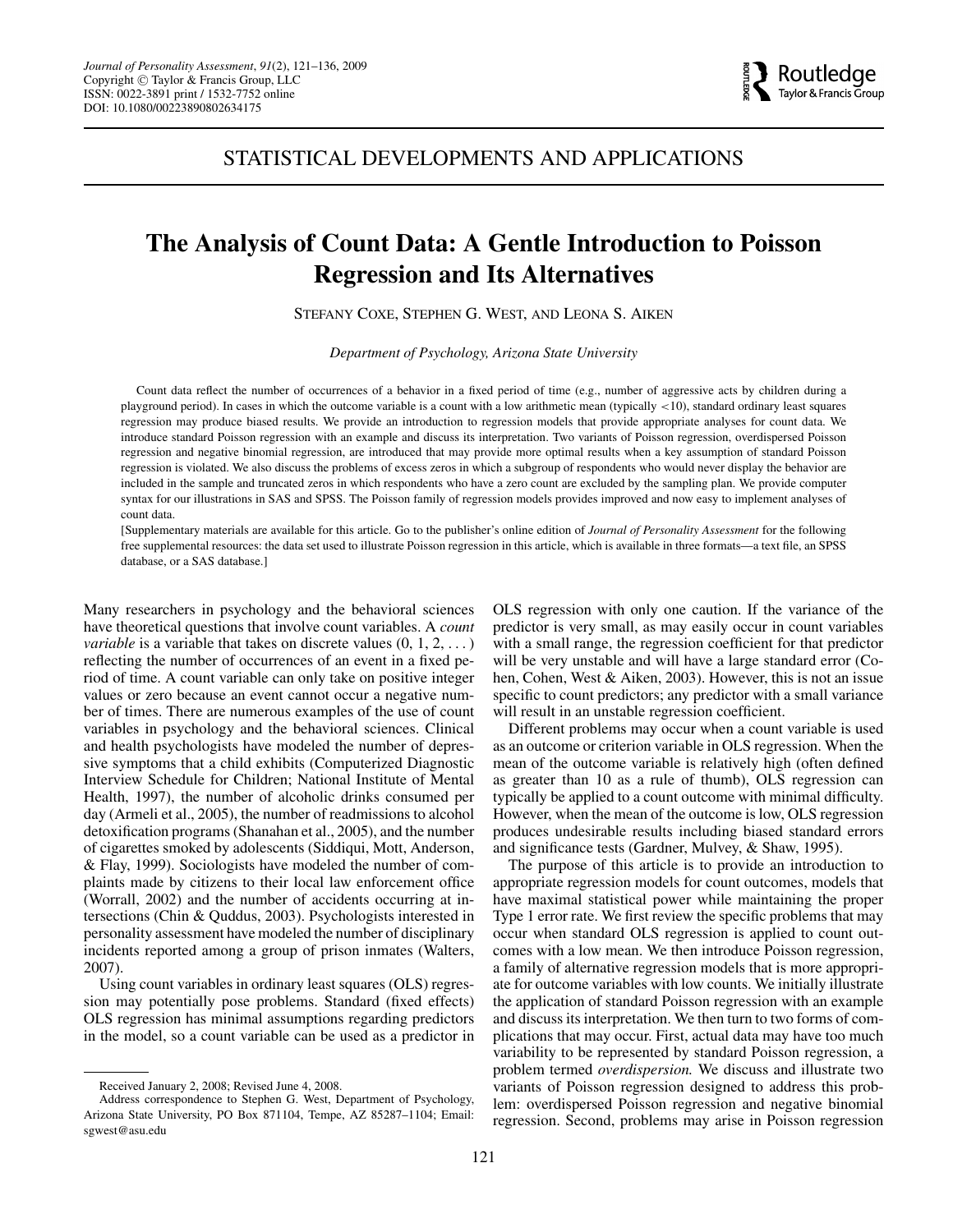associated with counts of zero. We briefly consider two variants of problems with zeros: (a) the inclusion of a group of people who would never display the behavior (e.g., nonsmokers), and (b) people who could potentially display the behavior but who are excluded by the sampling plan (e.g., a study of only those people who are admitted to the hospital). These variants of basic Poisson regression provide more accurate estimates and tests of hypotheses when the assumptions of the basic Poisson model are violated. To help enable researchers to utilize these techniques in their own research, we also provide the computer syntax for our illustrations in SAS and SPSS, standard packages widely used by psychologists.<sup>1</sup> Finally, we consider the strengths and limitations of the Poisson family of regression models for count data.

# ASSUMPTIONS OF OLS REGRESSION

Standard OLS regression makes important assumptions related to the model errors that must be met for accurate statistical inference (Cohen et al., 2003, chap. 4). Model errors for each case are defined as the difference between an individual's observed score and their unobserved expected score. Errors are therefore unobserved. Model residuals are estimates of model errors and can be used to assess violations of OLS regression assumptions. Residuals are defined for each case as the difference between the individual's observed score  $(Y_i)$  and the individual's predicted score  $(\hat{Y}_i)$ , or  $\hat{e}_i = Y_i - \hat{Y}_i$ . The three major assumptions regarding the errors for OLS regression are (a) conditional normality, (b) homoscedasticity (or constant variance), and (c) independence. *Conditional normality* of the errors means that for any value of the predictor *X,* the conditional distribution of errors given *X* is a normal distribution. *Homoscedasticity* of the errors means that the variances of the conditional distributions of the errors at all values of *X* have the same common variance, *σ*2. *Independence* means that there is no clustering of the data into groups or contexts that would provide information about the values of other errors. These three properties (conditional normality, homoscedasticity, and independence) describe the *error structure* of OLS regression.

Count outcome variables can violate the first two assumptions of OLS regression in several ways. Count variables often violate the assumption of constant variance by displaying increasing conditional variance with increases in the value of the predictor. For example, consider the number of children in a family. Many industrialized countries currently have a mean of fewer than 2 children per family, so there is little variation in the number of children per family in these countries (e.g., birth rates: Germany, 1.40 children per woman; Japan, 1.23 children per woman; United Kingdom, 1.66 children per woman<sup>2</sup>). In contrast, many countries with economies based on subsistence agriculture tend to have much larger mean family sizes (e.g., Laos, 4.59 children per woman; Nigeria, 5.45 children per woman; Uganda, 6.84 children per woman). As the extent of subsistence agriculture in a country increases, the variation in number of children per family would be expected to increase. This statistical property is known as *heteroscedasticity;* it leads to biased standard errors and biased tests of significance when OLS regression is applied. The conditional distributions of count variables also tend to be positively skewed and kurtotic, $3$  with many low-count observations and no observations below zero. These conditions of heteroscedasticity and non-normal conditional distributions mean that statistical significance tests such as *t* tests of regression coefficients will be biased and inefficient for count outcomes (Gardner et al., 1995; Long, 1997). This result means that the actual Type 1 error rate may not match the stated Type 1 error rate (typically,  $\alpha = .05$ ) and that the statistical power to detect true effects may be affected.

#### OVERVIEW OF POISSON REGRESSION

Poisson regression is a member of a family of analyses known as the *generalized linear model* (GLiM; see Dobson, 2002; Fahrmeir & Tutz, 2001; Fox, 2008; McCullagh & Nelder, 1989; Nelder & Wedderburn, 1972). GLiM generalizes OLS regression for use with many different types of error structures and dependent variables. The GLiM family of analyses can provide accurate results for data sets having binary, ordered categorical, count, and time to failure (or success) dependent variables. The GLiM introduces two major modifications to the OLS framework. First, it allows transformations of the predicted outcome, which can linearize a potentially nonlinear relationship between the dependent variable and the predictors. This modification implies that the predicted scores can be in a different metric (unit of measurement) than the observed dependent variable scores. In Poisson regression, the observed scores are counts, and the predicted scores are the natural logarithms of the counts. In GLiM, there is a special transformation function called the *link function* that relates the metric of the predicted scores to the metric of the observed criterion scores. In Poisson regression, the link function is the natural  $log(i.e., log<sub>e</sub> or ln)$ .

Second, the GLiM is flexible in error structure. The *error structure* describes the conditional distribution of the errors around the predicted value. OLS regression assumes a conditional normal error structure, whereas GLiM allows for a variety of other error structures. The foundation for Poisson regression is the Poisson distribution, which is used to represent the distribution of the errors. The Poisson distribution is a member of a set of probability distributions called the *exponential family.* For all distributions in the exponential family, the height of the probability curve for a specific value of *Y,* called the *probability density,* contains an exponential function (i.e., the constant  $e =$ 2.718+ raised to a power). The normal distribution is a familiar member of the exponential family. The equation for the normal distribution is

$$
f(y|\mu, \sigma^2) = \frac{1}{\sqrt{2\pi}\sigma} e^{-(y-\mu)^2/2\sigma^2}.
$$
 (1)

The probability density or height of the normal distribution depends on two parameters, the mean  $\mu$  and the variance  $\sigma^2$ .

<sup>&</sup>lt;sup>1</sup>STATA is another commercial program that is widely used by economists and sociologists for the analysis of count data. It is typically not available in many psychology departments.

<sup>2</sup>Retrieved December 27, 2007 from http://www.nationmaster.com/ graph/peo tot fer rat-people-total-fertility-rate.

<sup>3</sup>*Skewness* is the extent of asymmetry of the distribution and is indexed in the population by  $\gamma_1 = \mu^3/\sigma^3$ , where  $\mu^3$  is estimated by  $1/N \Sigma (X_i - \bar{X}_i)^3$ , and  $\sigma$  is the population standard deviation. Excess positive *kurtosis* refers to distributions having sharper peaks and longer tails than the normal distribution. Excess kurtosis relative to the value 0 for the normal distribution is indexed in the population by  $\mu^4/\sigma^4 - 3$ . Positive kurtosis (long tails) is associated with bias in estimates of standard errors.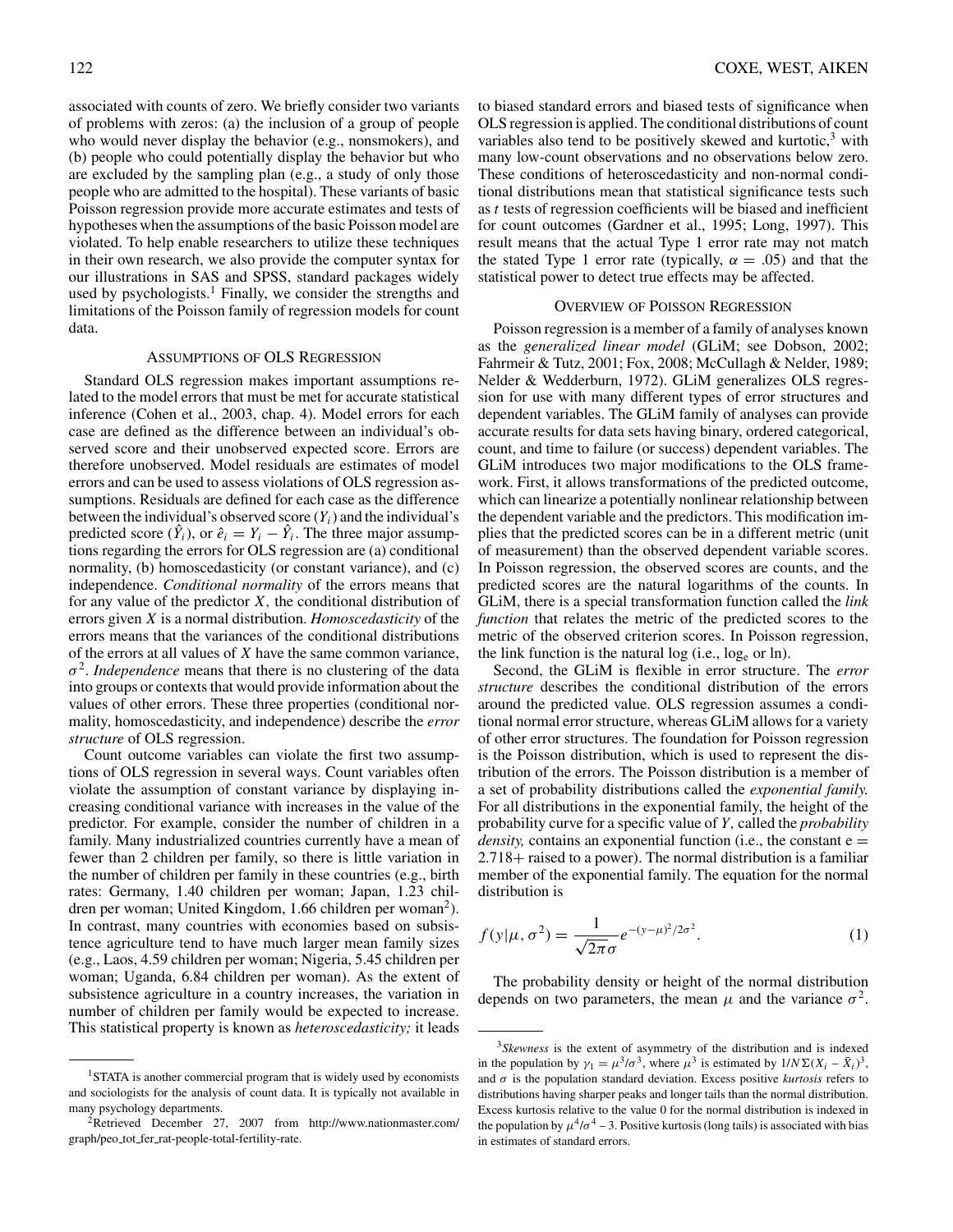These two independent parameters,  $\mu$  and  $\sigma^2$ , completely specify the normal distribution.

The Poisson distribution differs from the normal distribution in several ways that make the Poisson more attractive for representing the properties of count data. First, the Poisson distribution is a discrete distribution that takes on a probability value only for nonnegative integers; this characteristic of the Poisson distribution makes it an excellent choice for modeling count outcomes, which only take on integer values of 0 or greater. The probability mass function for the Poisson distribution,

$$
P(Y = y | \mu) = \frac{\mu^{y}}{y!} e^{-\mu},
$$
\n(2)

gives the probability of observing a given value, y, of variable *Y* that is distributed as a Poisson distribution with parameter  $\mu$ . y! is y factorial  $= y (y-1) (y-2) \dots (2)(1)$ . For the count variable *Y*, the "number of disciplinary incidents in a prison group" (Walters, 2007),  $\mu$  is the arithmetic mean number of incidents that occur in a specific time interval; the Poisson distribution would yield the probability of  $0, 1, 2, \ldots$  incidents, given the mean  $\mu$  of the distribution. In contrast, the normal distribution is continuous and takes on all possible values from negative infinity to positive infinity and not just zero and positive integers.

The probability of a specific count also depends on the variance of the number of counts. In fact, the Poisson distribution is specified by only one parameter  $\mu$ . The parameter  $\mu$  defines both the mean and the variance of the distribution; both the mean and variance equal  $\mu$ . That the mean and variance are equal will often be useful in modeling count outcomes, which typically display increasing variance with increases in the mean. In contrast, the normal distribution requires two independent parameters to be identified—the mean parameter  $\mu$  and the variance parameter *σ*2.

The Poisson distribution increasingly resembles the normal distribution as the expected mean value becomes larger. As a rule of thumb, a Poisson distribution with an expected value greater than 10 approaches a normal distribution in shape and symmetry. However, the Poisson distribution is still discrete and has a single parameter that describes both the mean and variance. Figure 1 shows the probability of each number of events for several different values of  $\mu$ . Notice how the distributions with very low means are right skewed and asymmetric; the distribution with a mean of 10 appears nearly symmetric. The variances of distributions with higher means are larger.

Poisson regression is a GLiM with Poisson distribution error structure and the natural log (ln) link function. The Poisson regression model can be depicted as

$$
\ln(\hat{\mu}) = b_0 + b_1 X_1 + b_2 X_2 + \dots + b_p X_p,\tag{3}
$$

where  $\hat{\mu}$  is the predicted count on the outcome variable given the specific values on the predictors  $X_1, X_2, \ldots, X_p$ . Recall that In refers to the natural logarithm,  $b_0$  is the intercept, and  $b_1$  is the regression coefficient for the first predictor,  $X_1$ . The use of GLiM with the Poisson error structure resolves the major problems with applying OLS regression to count outcomes, namely, nonconstant variance of the errors and non-normal conditional distribution of errors.

Equation 3 looks very much like an OLS regression equation. There is a linear relationship between each predictor and the



FIGURE 1.—Poisson distributions with different values of the mean parameter.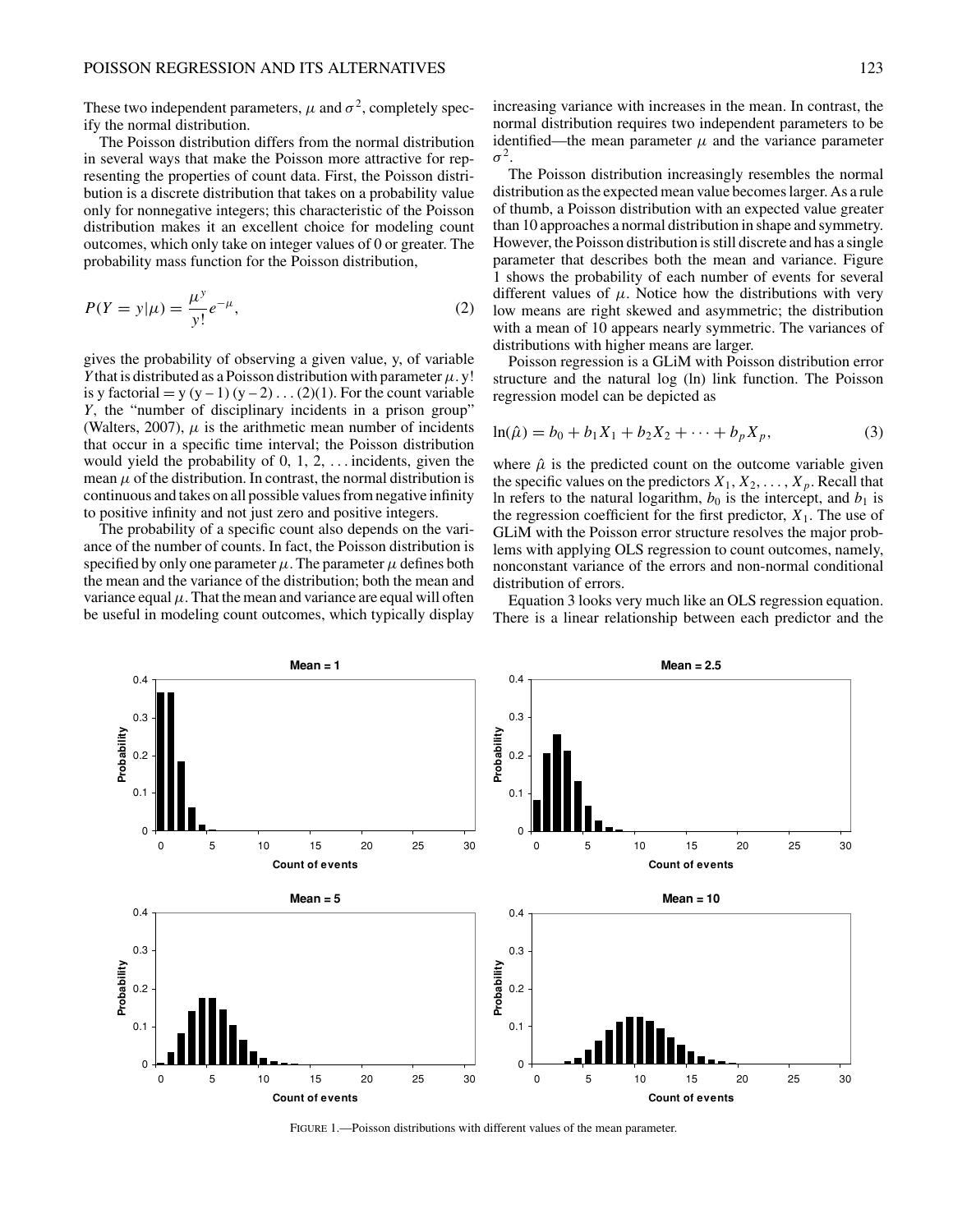predicted score just as in OLS regression. What differs from OLS regression is that the predicted score is not itself a count but rather the natural logarithm of the count. Thus it is said that Poisson regression is "linear in the logarithm." It turns out that all the types of regression analysis subsumed under the GLiM model have this same property—there is a form of the regression equation that is linear. For those familiar with logistic regression, there is a form of the logistic regression equation that is linear; specifically, logistic regression is "linear in the logit," that is,

$$
logit(\hat{\pi}) = \ln\left(\frac{\hat{\pi}}{1-\hat{\pi}}\right) = b_0 + b_1X_1 + b_2X_2
$$
  
 
$$
+ \cdots + b_pX_p,
$$
 (4)

where  $\hat{\pi}$  is the predicted probability of being a case. The regression coefficients of these linear equations are simple and easy to interpret given familiarity with OLS regression coefficients. These linear equations, however, have the disadvantage that the predicted scores are not in the same metric as the observed dependent variable scores; rather, the predicted scores are in a less familiar transformed metric. For Poisson regression, the transformed metric is the natural logarithm of counts rather than counts themselves.

Assuming a conditionally Poisson error distribution also means that the residuals of a Poisson regression model are assumed to be *conditionally* Poisson distributed rather than normally distributed as in OLS regression. A discrete distribution such as the Poisson distribution will represent the discrete nature of the residuals that must occur with a discrete outcome. Otherwise stated, because the observed values are counts, the residuals may take on only a limited set of values.

#### INTERPRETATION OF COEFFICIENTS

Recall that the Poisson regression model is of the following form:  $ln(\hat{\mu}) = b_0 + b_1 X_1 + b_2 X_2 + \cdots + b_p X_p$ . One interpretation of the regression coefficients is in terms of  $ln(\hat{\mu})$  and is similar to that of OLS regression. A 1-unit increase in  $X_1$  results in a  $b_1$  unit increase in  $\ln(\hat{\mu})$ , holding all other variables constant. This interpretation is straightforward but has the disadvantage of interpreting the change in the units of a *transformation* of the outcome (i.e., the natural logarithm of the predicted count). This interpretation may be of lesser interest when the counts representing the outcome reflect a meaningful scale. Otherwise stated, the researcher would like to talk about how the predictors are expected to affect *the number of times the event occurs*. A second interpretation in terms of the count variable can be obtained following some algebraic manipulation of the regression equation. Raising both sides of the previous equation to the power of *e* results in

$$
e^{\ln(\hat{\mu})} = e^{(b_0 + b_1 X_1 + b_2 X_2 + \dots + b_p X_p)}.
$$
\n(5)

Note that performing the same operation on both sides of an equation does not change the equality of the two sides of the equation. A property of *e* and the natural log is that  $e^{\ln(x)} = x$ , so the left side of the Equation 5 can be simplified, resulting in

$$
\hat{\mu} = e^{(b_0 + b_1 X_1 + b_2 X_2 + \dots + b_p X_p)}.
$$
\n(6)

Now we have an equation that shows the effect of the predictors on the actual predicted count, but it is not yet obvious how each of the predictors contributes to the expected count. A property of exponents is that  $x^{a+b+c} = x^a x^b x^c$ , so the single term on the right side of the equation can be broken up into several smaller parts, resulting in an equivalent equation:

$$
\hat{\mu} = e^{b_0} e^{b_1 X_1} e^{b_2 X_2} \cdots e^{b_p X_p}.
$$
\n(7)

Now we can see that changes in a predictor result in *multiplicative* changes in the predicted count. This contrasts with OLS regression in which changes in the predictor result in *additive* changes in the predicted value. To further clarify the interpretation, we can look at the term for a single predictor such as  $X_1$ :  $e^{b_1 X_1}$ . Using the property of exponents shown previously, we can examine the effect of a 1-unit change in  $X_1$  on the outcome:

$$
e^{b_1(X_1+1)} = e^{b_1X_1+b_1} = e^{b_1X_1}e^{b_1}.
$$
\n(8)

The  $e^{b_1}$  term in Equation 8 is the effect of a 1-unit change in  $X_1$  on the outcome. For a 1-unit increase in  $X_1$ , the predicted count  $(\hat{\mu})$  is *multiplied by*  $e^{b_1}$ , holding all other variables constant. Note that the unstandardized (raw) regression coefficient is exponentiated. Given that the variance (standard deviation) of the outcome variable depends on the predicted value in Poisson regression, exponentiation of the standardized coefficient does not yield an easily interpretable value.

# EXAMPLE: DRINKS CONSUMED BY COLLEGE STUDENTS ON SATURDAY NIGHT

This example uses simulated data that were created to closely match the characteristics of data originally collected by DeHart, Tennen, Armeli, Todd, and Affleck (2008) in a study of alcohol consumption by students at a university in the northeastern United States. The observed outcome is the report of the number of alcoholic drinks that an individual consumes on one particular Saturday night during the study. Commonly in studies of alcohol consumption, one alcoholic drink is defined as one 12 ounce can or bottle of beer, one 5-ounce glass of wine, one 12-ounce wine cooler, or 1.5 ounces of liquor straight or in a mixed drink. In the DeHart et al. (2008) data set, the students completed an eight-item subscale of sensation seeking (excitement seeking, facet E5 of extroversion) from Costa and McCrae's (1992) Revised NEO Personality Inventory. Each answer could potentially range from 1 (low) to 7 (high) on sensation seeking. The actual range of the mean scores for the eight items in the simulated data was from 3.19 to 6.49. As with many Likert-type scales, no meaningful value of 0 is defined for this scale. Also in the data set is the participant's gender, coded  $0 =$  female and  $1 =$  male. For our simple illustrative example, we initially hypothesized that sensation seeking would have a positive relationship with the number of alcoholic drinks consumed. Later we consider a two predictor model in which both sensation seeking and gender are used to predict the number of alcoholic drinks consumed. The SAS and SPSS computer syntax for the full set of analyses of the two-predictor model are presented in Appendixes A and B, respectively.

As a starting point, we used standard OLS regression to predict the number of alcoholic drinks consumed from the continuous measure of sensation seeking. This analysis permits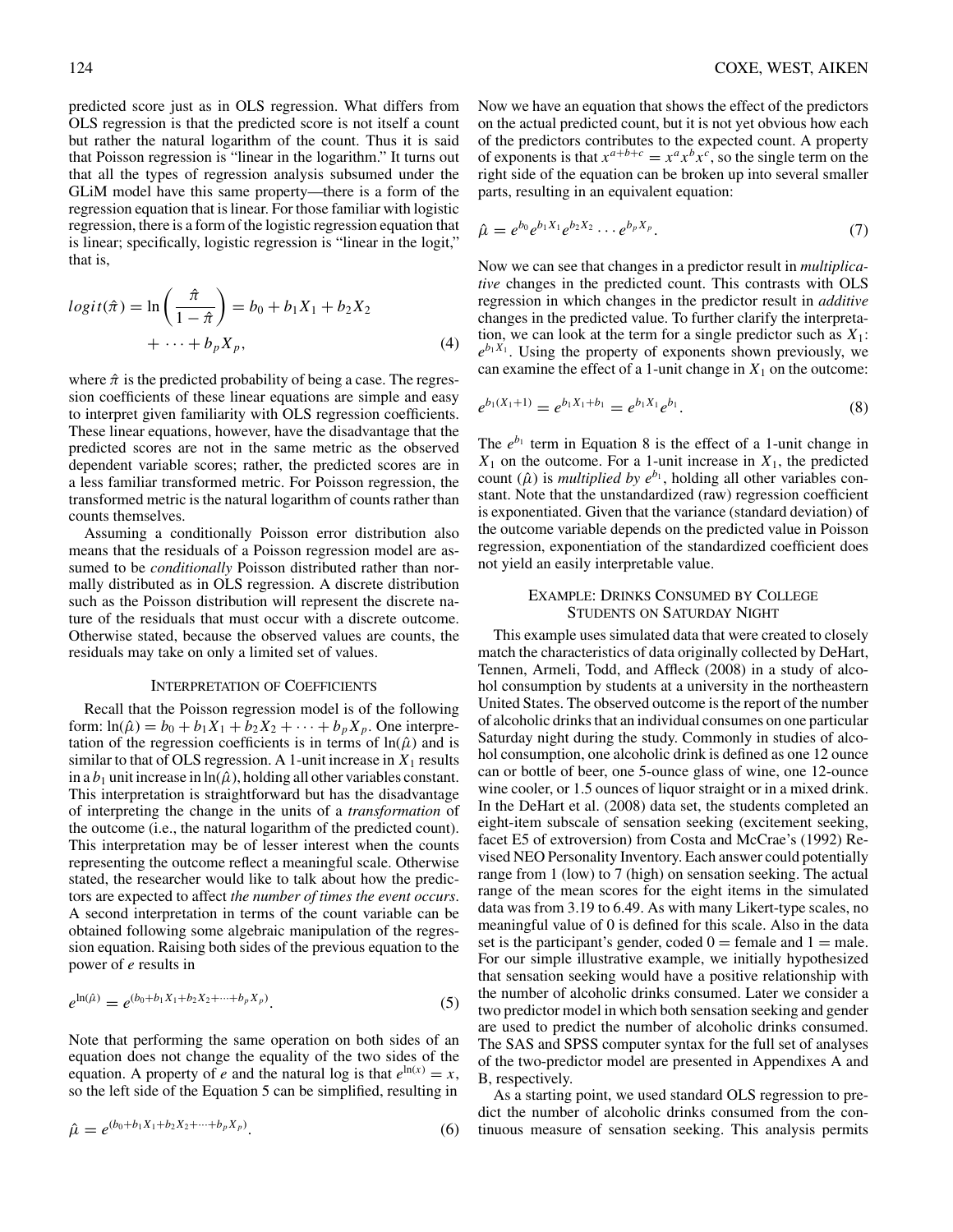| TABLE 1.—Regression coefficients, standard errors, and $p$ values for example |  |  |  |
|-------------------------------------------------------------------------------|--|--|--|
| using only sensation seeking to predict number of alcoholic drinks consumed.  |  |  |  |

|                       | $(1)$ OLS<br>Regression | Regression | (2) Poisson (3) Overdispersed<br>Poisson | (4) Negative<br><b>Binomial</b> |
|-----------------------|-------------------------|------------|------------------------------------------|---------------------------------|
| Intercept             | $-.4514$                | $-.1403$   | $-0.1403$                                | $-0.0826$                       |
| Standard error        | 0.9991                  | 0.2128     | 0.3591                                   | 0.3524                          |
| $p$ value             | 0.6514                  | 0.5096     | 0.6960                                   | 0.8147                          |
| Sensation seeking     | 0.6523                  | 0.2315     | 0.2315                                   | 0.2205                          |
| Standard error        | 0.1907                  | 0.0397     | 0.0669                                   | 0.0667                          |
| $p$ value             | 0.0006                  | < 0.001    | 0.0005                                   | 0.0009                          |
| Scale = $\sqrt{\phi}$ | N/A                     | 1.0000     | 1.6873                                   | 1.0000                          |
| Alpha                 | N/A                     | $\Omega$   | $\Omega$                                 | 0.7179                          |
| Deviance              | N/A                     | 1151.6884  | 404.5057                                 | 452.5635                        |
| $R^2$ or Pseudo $R^2$ | $0.0284^{a}$            | $0.0296^b$ | N/A                                      | N/A                             |

*Note.* OLS = ordinary least squares;  $N/A$  = not applicable. In the column labeled "(1)," the predicted scores are in the form of a count of number of drinks; in columns labeled "(2)"-"(4)," the predicted scores are in the form of the natural logarithm of the number of drinks.

 $a \cdot R^2$ . *b*Pseudo  $R^2$ .

comparison of the later results of the Poisson family of models to those of OLS regression; use of OLS regression represents the standard, nonoptimal practice in much of current literature in psychology. The column labeled "(1)" in Table 1 shows the regression coefficients for this model. Sensation seeking significantly predicts number of alcoholic drinks consumed. A 1-unit increase in sensation seeking resulted in an average of 0.6523 more drinks consumed. Additionally, note that the intercept, that is, the predicted number of drinks consumed for an individual who scored 0 on the sensation-seeking measure, is negative, specifically,  $-0.45$  drinks. Of course, a negative count is impossible. This illustrates yet another potential problem with applying OLS regression to count dependent variables—the predicted scores will sometimes be out of range of actual counts, specifically, impossible negative values. Figure 2 shows the scatter plot of the OLS residuals versus observed scores on the sensation predictor for this model. Heterogeneity of variance is clearly present (i.e., there is more variability in the residuals at the higher sensation seeking scale values than at the lower values), indicating that OLS regression is not appropriate for these data. In addition, note that the residuals are arrayed in a set of parallel continuous lines, termed *stripes,* each of which has a slightly negative slope. Stripes occur in scatter plots with count data because the outcome can only take on integer rather than continuous values, limiting the potential values that may be taken by the residuals.

We then used standard Poisson regression to predict the number of alcoholic drinks consumed from sensation seeking. The column labeled "(2)" of Table 1 shows the regression coefficients for the Poisson regression model. The linear form of the prediction equation is  $ln(\hat{\mu}) = -0.1403 + 0.2315$ sensation, in which the predicted scores are in the form of the logarithm of counts, rather than actual counts, as in OLS regression. In this form, the unstandardized coefficient  $b_0 = -0.14$  is the predicted logarithm of the counts when sensation seeking is 0, and  $b_1 = 0.23$  is the predicted change in the logarithm of the counts corresponding to a 1-unit change in sensation seeking. These interpretations are straightforward but are in an unfamiliar metric. To interpret the results in the original count metric, we



FIGURE 2.—Scatter plot of ordinary least squares residuals as a function of sensation seeking. The variability of the residuals increases as values of sensation seeking increase. The residuals fall in a set of parallel straight lines with a slightly negative slope termed *stripes.* For any specified value of sensation seeking, there is a greater density of residuals with smaller than with larger values, indicating the positive skew of the distribution of the residuals conditional on sensation seeking.

exponentiate the equation for the  $ln(\hat{\mu})$ , resulting in the equation for the predicted number of alcoholic drinks consumed:  $\hat{\mu} = e^{-0.1403} e^{0.2315$ sensation. The exponentiation of the intercept,  $e^{-0.1403} = 0.87$ , is the predicted number of alcoholic drinks consumed by a person who has a score of zero on the sensationseeking measure; note that this is a positive value as opposed to the negative value from the OLS regression. Given that the measure of sensation seeking does not include zero (indeed, the minimum value of sensation seeking observed in this data set was 3.19), this intercept value has little importance in this example.<sup>4</sup> The exponentiation of the regression coefficient for sensation seeking,  $e^{0.2315} = 1.26$ , is the predicted multiplicative effect of a 1-unit change in sensation seeking on number of alcoholic drinks consumed. A person with a sensation seeking score of 5 is expected to consume, on average, 1.26 *times* as many drinks as a person with a sensation seeking score of 4.

Figure 3 shows a scatter plot of the observed data with the predicted regression line for both the OLS and Poisson regressions. OLS regression produces a straight line (solid) representing the predicted values. In contrast, there is slight curvature in the Poisson regression prediction line (dotted) in this data set, reflecting the exponential or multiplicative nature of the model. In other data sets in which there is a stronger relationship between the predictor and outcome, a smaller mean on the outcome, or both, the curvature in the Poisson regression prediction line can be more dramatic (see, e.g., Cohen et al., 2003, Figure 13.4.2, p. 529).

<sup>4</sup>The *intercept* is the predicted value of the outcome when each of the predictors is equal to zero. In this illustration, if the measure of sensation seeking were rescaled so that zero had a meaningful value (e.g., if it were rescored as a 0 to 6 scale or it were mean centered, sensation $C =$  sensation – mean[sensation]), then the intercept would be interpretable. The lack of attention of the scaling of the predictors unfortunately makes the intercept a parameter of no interest in many behavioral science applications (see Cohen et al., 2003; Wainer, 2000).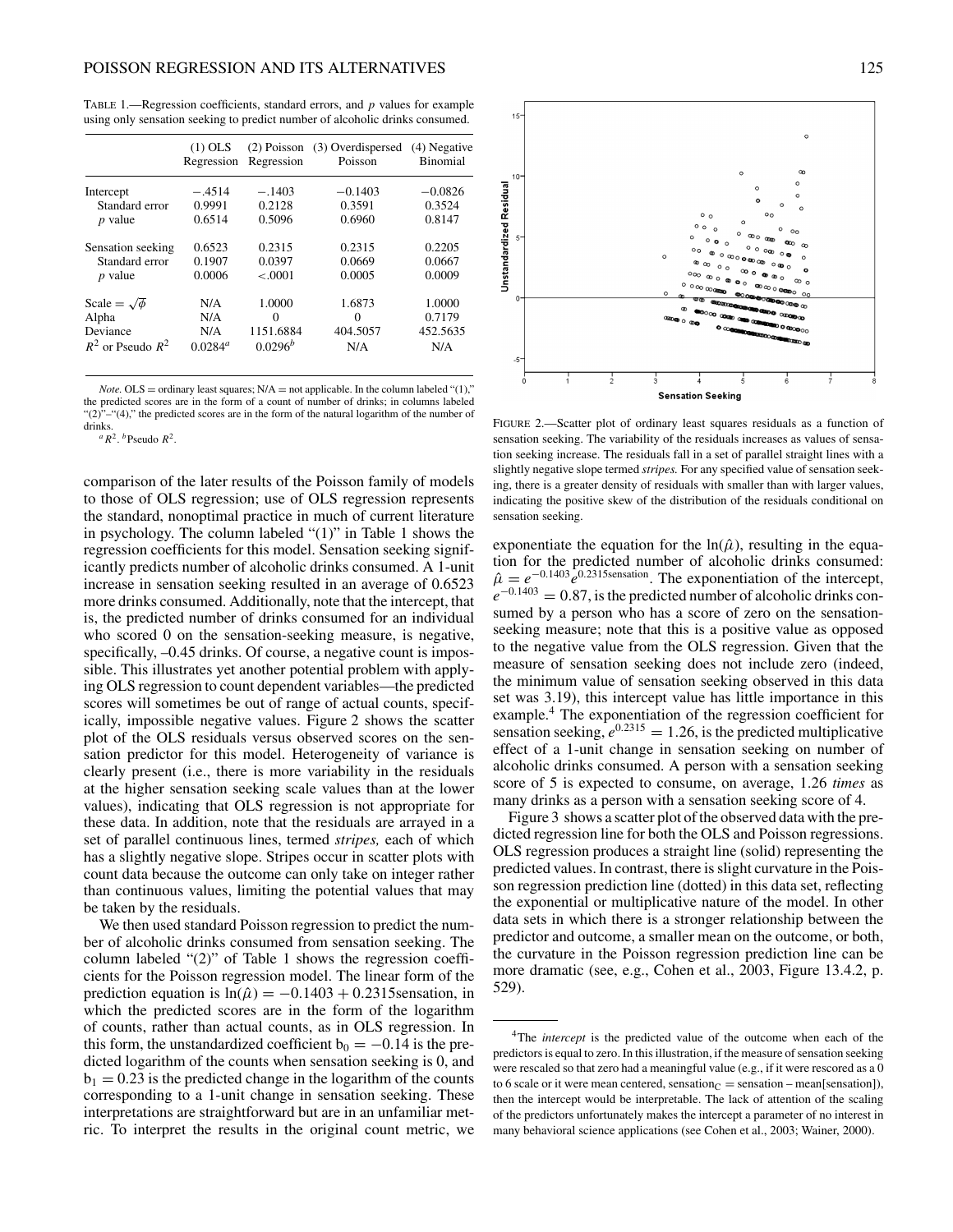

FIGURE 3.—Scatter plot of outcome versus sensation seeking. The straight solid line represents the ordinary least squares fit; the slightly curved dotted line represents the fit of the Poisson regression model.

## MODEL FIT AND GAIN IN PREDICTION

Parameter estimation for GLiMs such as Poisson regression employs maximum likelihood methods as opposed to the OLS estimation used for OLS regression. Maximum likelihood estimation finds the population parameters that are most likely to have produced the observed data. (See Enders, 2005, for a more complete explanation of maximum likelihood estimation that is accessible to behavioral science researchers.) In essence, maximum likelihood estimation works by considering many different parameter values, calculating the probability that the observed data came from a population with those parameters, and choosing as estimates the value of each parameter that yield the highest probability of having produced the observed data. After all parameters have been estimated for the model, it is useful to have a measure of how adequately the model accounts for the data.

# *R*<sup>2</sup> *and Pseudo R*<sup>2</sup> *Measures*

In OLS regression, the squared multiple correlation or  $R_{\text{multiple}}^2$ (or equivalently  $R^2$ ) is a measure of the proportion of variation in the outcome that is accounted for by the predictors. More generally, the  $R^2$  reflects the extent to which the model accounts for the observed data. The calculation of the  $R^2$  measure in OLS regression is based on the variation of the criterion, also called the *total sum of squares* (*SS*). Variation in the criterion is the sum of the squared deviations of the scores on the dependent variable around their mean,  $\sum (Y - \bar{Y})^2$ . OLS regression completely partitions total *SS* into a portion that is explained by the regression model (explained *SS*) and a portion that remains unexplained (residual *SS*). The  $R^2$  is calculated as the proportion of variation accounted for by the model, or explained *SS* divided by total *SS*.

Poisson regression, like most models in the GLiM family, has no direct analogue to  $R^2$ . However, any model estimated with maximum likelihood methods will produce a *deviance* value for the model, which can be used to assess fit of the model. The deviance value differs from an  $R^2$  value in two important ways. First, whereas the  $R^2$  value can indicate absolute fit of the OLS model without reference to other models (i.e., proportion of variation in the outcome variable that is accounted for by the model), the deviance is a relative measure, so it can only be interpreted in relation to another model. Second, the  $R^2$  value reflects the goodness of fit of the model or how well the model accounts for the data. In contrast, deviance represents badness of fit of the model or how much worse the model is than a perfectly fitting model (i.e., a model that has as many predictors as participants and therefore can predict all values perfectly). A large deviance is undesirable, reflecting that the model is much worse than, or deviates a great deal from, the perfect model.

In Poisson regression, the total variation in the outcome can *not* be completely partitioned into explained and unexplained portions<sup>5</sup> (Cameron & Trivedi, 1998). Instead, the deviance of the model can be used to calculate a pseudo- $R^2$  measure. These pseudo- $R^2$  measures help to assess how well the model predicts the outcome. The pseudo- $R^2$  measures actually represent the proportional *reduction in deviance* due to the inclusion of the predictors. Recalling that a large deviance reflects poor fit relative to a perfect model, the pseudo-*R*<sup>2</sup> measures tell researchers how much closer they have gotten to that perfect model. They do not represent the proportion of variation accounted for by the model (as  $R^2$  does in OLS regression).

Consider a Poisson regression model that contains no predictors. This model will have one regression coefficient, an intercept  $b_0$ , which represents the average count. This model is analogous to an OLS regression model with no predictors other than the intercept  $b_0$ ; the predicted score for every individual is  $Y$ , the arithmetic mean count averaged across all individuals. Cameron and Windmeijer (1997) suggested that the deviance of a Poisson regression model with only an intercept (i.e., no predictors) can be completely separated into two nonoverlapping parts. Recall that deviance is a measure of lack of fit; this measure is reduced by adding predictors to the intercept-only model if the predictors have some accuracy in accounting for the outcome. The first part is the deviance that remains to be accounted for after predictors are included (the *unexplained deviance* or *deviance of the fitted model*). The second part represents the amount by which the deviance is reduced by adding predictors that account for the outcome (or *explained deviance*); the explained deviance of the fitted model is the deviance of the intercept-only model minus the deviance of the fitted model. Then

$$
R_{\text{deviance}}^2 = 1 - \frac{\text{deviance}(\text{fitted-model})}{\text{deviance}(\text{intercept-only})}.
$$
 (9)

<sup>&</sup>lt;sup>5</sup>Three problems arise with calculating  $R^2$  for Poisson regression in the same manner as  $R^2$  for OLS regression (Cameron & Trivedi, 1998). First, the convenient partitioning of the total sum of squares,  $\sum (Y_i - \bar{Y})^2 = \sum (Y_i - \bar{Y}_i)^2 + \sum (\bar{Y}_i - \bar{Y})^2$ , breaks down. Because of the nonlinear relation- $(Y_i - \hat{Y}_i)^2 + \sum (\hat{Y}_i - \bar{Y})^2$ , breaks down. Because of the nonlinear relation- $\sinh p$  between  $\hat{Y}_i$  and  $Y_i$ , the cross-product term  $+2\sum (Y_i - \hat{Y}_i)(\hat{Y}_i - \bar{Y})$  will not equal zero. Second, because maximum likelihood estimation does not minimize the residual sum of squares,  $R^2$  can be less than 0 or greater than 1. Indeed, adding a predictor variable can potentially decrease  $R^2$ . Third, the interpretation of  $R^2$  is problematic when the variance around the regression line changes as a function of the predicted value.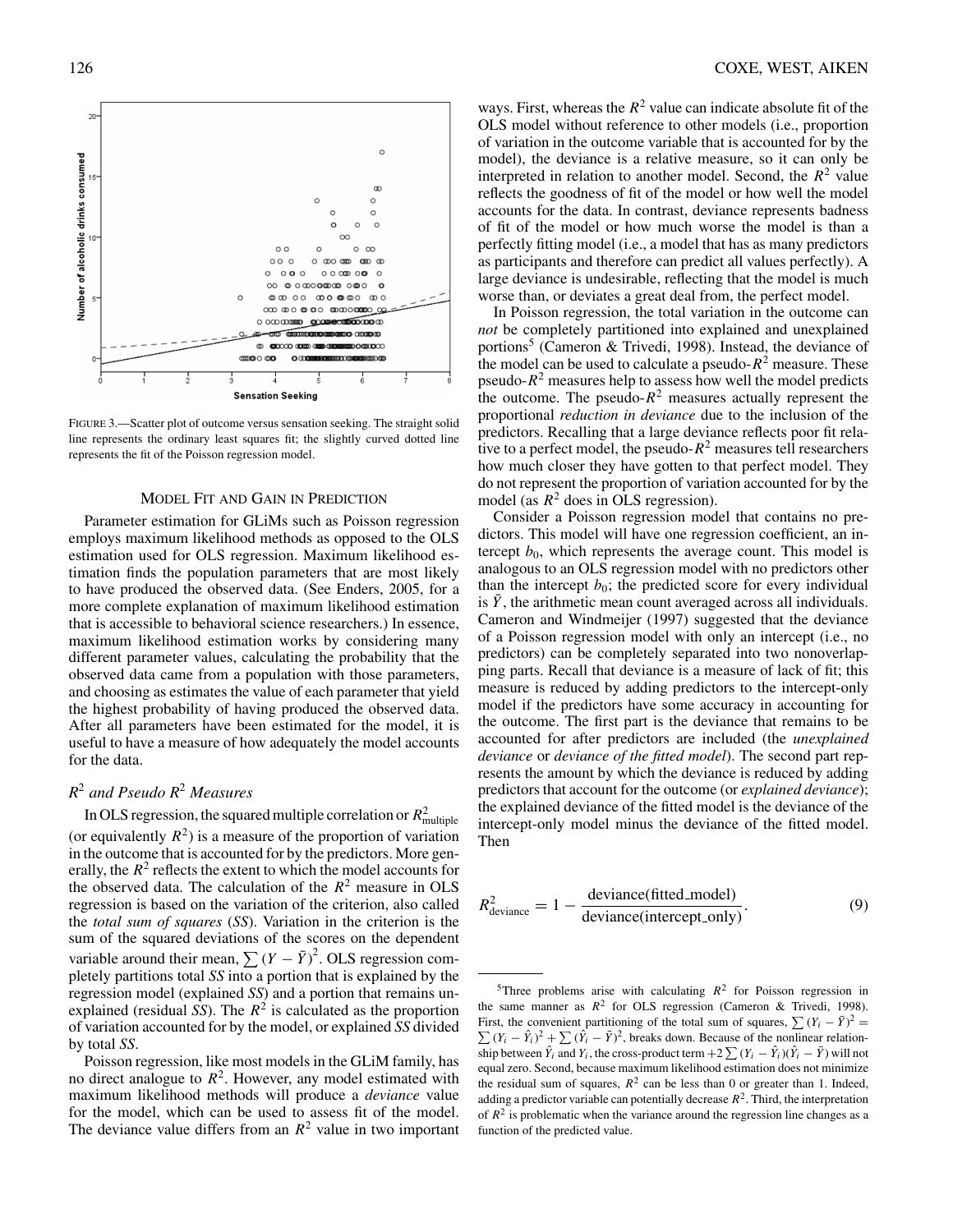Like the  $R^2$  measure from OLS regression, this pseudo- $R^2$  measure is bounded by 0 and 1 and typically increases as predictors are added.

For the preceding example of the one-predictor equation with sensation seeking as the only predictor, the deviance for the model can be found in the column labeled "(2)" of Table 1. The deviance is 1151.6884. The deviance of a model with no predictors (i.e., the intercept-only model) is 1186.7614 (not shown in Table 1). Then

$$
R_{\text{deviance}}^2 = 1 - \frac{\text{deviance}(\text{sensor})}{\text{deviance}(\text{intercept\_only})}
$$

$$
= 1 - \frac{1151.6884}{1186.7614} = 0.0296.
$$
(10)

Including the sensation-seeking predictor reduced the deviance by about 3% compared to using no predictors.

We can also compute an  $R_{\text{deviance}}^2$  measure for the twopredictor equation containing sensation seeking and gender as predictors. From the column labeled "(2)" of Table 2, the deviance with the two predictors is 959.4582. Then

$$
R_{\text{deviance}}^2 = 1 - \frac{\text{deviance}(\text{sensor} + \text{gender})}{\text{deviance}(\text{intercept} - \text{only})}
$$

$$
= 1 - \frac{959.4582}{1186.7614} = 0.1915. \tag{11}
$$

Including both predictors reduced the deviance by 19% compared to using no predictors. This is analogous to a squared multiple correlation for a two-predictor OLS regression equation.

Other pseudo- $R^2$  measures have been developed for GLiMs. Cox and Snell (1989) developed a pseudo- $R^2$  measure using the likelihoods for the intercept-only model and the tested model to assess improvement from the intercept-only model. A problem with the Cox and Snell measure is that unlike  $R^2$  from OLS and the pseudo- $R^2$  for GLiM, the Cox and Snell index does not have a maximum value of 1. Nagelkerke (1991) adjusted the Cox and Snell measure to have a maximum value of 1 by dividing the Cox and Snell measure by its maximum value. The Nagelkerke fit measure has a minimum of 0 and a maximum of 1.

*Gain in prediction for nested models.* In OLS regression, one thinks in terms of gain in prediction by the addition of one or more predictors to an equation already containing at least one predictor. In GLiM, one thinks of additional reduction in deviance by the addition of predictors to an existing equation. We compare two models, one of which is *nested* under the other. Two models are *nested* if the more inclusive model contains *all* predictors present in the simpler model. Continuing with our example of prediction of alcohol consumption, suppose that the researcher wants to examine the proportional reduction in deviance by the addition of gender to an equation containing only sensation seeking as a predictor. In this case, the sensation seeking only model is nested within the gender plus sensation seeking model; the sensation seeking only model serves as the base model. The deviance of the one-predictor model, given in the column labeled "(2)" of Table 1, is 1151.6884; the deviance

TABLE 2.—Regression coefficients, standard errors (*SE*), and *p* values for example using sensation seeking and gender to predict number of alcoholic drinks consumed.

|                       | $(1)$ OLS<br>Regression | $(2)$ Poisson<br>Regression | (3) Overdispersed<br>Poisson | (4) Negative<br><b>Binomial</b> |
|-----------------------|-------------------------|-----------------------------|------------------------------|---------------------------------|
| Intercept             | $-2.2325$               | $-0.7888$                   | $-0.7888$                    | $-0.6436$                       |
| Standard error        | 0.9360                  | 0.2148                      | 0.3258                       | 0.3329                          |
| <i>p</i> value        | 0.0171                  | 0.0002                      | 0.0155                       | 0.0532                          |
| Sensation seeking     | 0.7719                  | 0.2608                      | 0.2608                       | 0.2351                          |
| Standard error        | 0.1749                  | 0.0388                      | 0.0589                       | 0.0616                          |
| $p$ value             | $-.0001$                | $-.0001$                    | $-.0001$                     | 0.0001                          |
| Gender                | 2.3699                  | 0.8395                      | 0.8395                       | 0.8224                          |
| Standard error        | 0.2685                  | 0.0629                      | 0.0954                       | 0.0956                          |
| $p$ value             | $-.0001$                | $-.0001$                    | $-.0001$                     | $-.0001$                        |
| Scale = $\sqrt{\phi}$ | N/A                     | 1.0000                      | 1.5169                       | 1.0000                          |
| Alpha                 | N/A                     | $\Omega$                    | $\Omega$                     | 0.5105                          |
| Deviance              | N/A                     | 959.4582                    | 416.9831                     | 459.7743                        |
| $R^2$ or Pseudo $R^2$ | $0.1868^a$              | $0.1915^{b}$                | N/A                          | N/A                             |

*Note.* OLS = ordinary least squares.  $N/A$  = not applicable. In the column labeled "(1)," the predicted scores are in the form of a count of number of drinks; in columns labeled "(2)"–"(4)," the predicted scores are in the form of the natural logarithm of the number of drinks.

drinks. *aR*2. *<sup>b</sup>*Pseudo *<sup>R</sup>*2.

of the two-predictor model, given in the column labeled "(2)" of Table 2, is 959.4582. The proportional reduction in deviance by the addition of gender to sensation seeking is given by

$$
R_{\text{deviance}}^2 = 1 - \frac{\text{deviance}(\text{sensation} + \text{gender})}{\text{deviance}(\text{sensation})}
$$

$$
= 1 - \frac{959.4582}{1151.6884} = 0.1669. \tag{12}
$$

Adding gender to sensation seeking has reduced the deviance by almost 17%. This is analogous to an  $R^2$  for gain in prediction in OLS regression.

#### *Tests of Significance of Model Fit*

In OLS regression, we have a test of significance of the  $R^2$ and, in addition, a test of significance of gain in prediction by the addition of predictors. For both, the test statistic is the *F* test. In contrast, in GLiMs, the test statistic is a chi-square test. The chi-square test is the difference between two deviances; the first deviance is that from a base model, and the second deviance is that from a more complete model. The chi-square test examines the reduction in deviance from the addition of one or more predictors to a base model. Consider first the single predictor model with sensation seeking as the only predictor. The base model is the null model containing only the intercept, with deviance 1186.7614, shown previously. The deviance of the model containing sensation seeking is 1151.6884. The chisquare test statistic for the contribution of sensation seeking to prediction is given as  $\chi^2(1 \text{ } N = 400) = 1186.7614 - 1151.6884$  $= 35.073$ . The degrees of freedom for the chi-square test equal the number of predictors added to the base model to form the more complete model: here only one, sensation seeking. The tabled critical value of  $\chi^2$  with 1 *df* at  $\alpha = 0.05$  is 3.84; sensation seeking makes a significant contribution.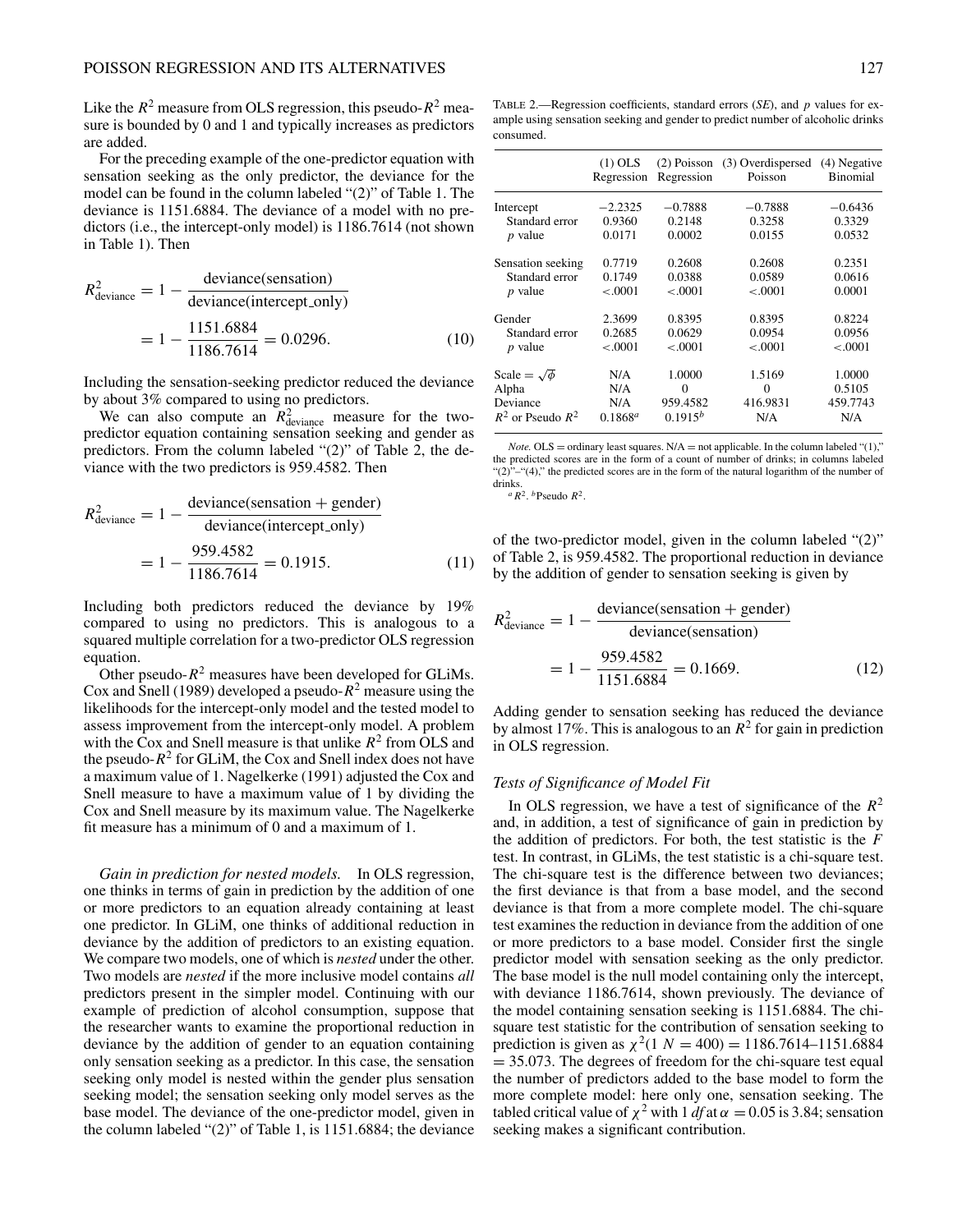We may also test whether the two predictors sensation seeking and gender in combination make a significant contribution to prediction. Again the base model is the null model with deviance 1186.7614. The model deviance from the two-predictor model is 959.4582. The chi-square test statistic for the contribution of sensation seeking plus gender to prediction is given as  $\chi^2(2, \mathbf{\hat{z}})$ *N* = 400) = 1186.7614 – 959.4582 = 227.3032, *p <* .0001. The 2 *df* for this test equal the number of predictors added to the base model, here sensation seeking and gender. The two predictors together make a significant contribution.

*Significance of gain in prediction.* We may also test for gain in prediction by the addition of one or more predictors to a model containing at least one predictor. In our example, the deviance of the one-predictor model minus the deviance of the two-predictor model is distributed as chi-square with degrees of freedom equal to the number of parameters difference (i.e., the difference in number of predictors in the base model vs. the enhanced model). There is one additional parameter estimated in the two-predictor model compared to the one-predictor model, so the degrees of freedom for this test equal 1. If the twopredictor model fits much better than the one-predictor model, the deviance reduction will be large, and the chi-square statistic will be large. If the two-predictor model does not fit much better than the one-predictor model, the deviance reduction will be small, and the chi-square statistic will be small. Here, a significant chi-square value means that the two-predictor model fits better than the one-predictor model (i.e., the additional predictor is needed). The deviance of the one-predictor model, given in the column labeled "(2)" of Table 1, is 1151.6884, and the deviance of the two-predictor model, given in the column labeled "(2)" of Table 2, is 959.4582, yielding  $\chi^2(1, N = 400)$  = 1151.6885 – 959.4582 = 192.2302, *p <* .0001. This significant chi-square statistic indicates that the model that includes gender in addition to sensation seeking fits much better than the model with only sensation seeking as a predictor.

#### MODELS CONTAINING INTERACTION TERMS AND POLYNOMIAL TERMS

As in OLS regression, terms can be added to the Poisson regression model to represent interactions and curvilinear effects. For example, if we wish to add an interaction between predictor variables  $X_1$  and  $X_2$  to the regression equation, it would be represented as  $ln(\hat{\mu}) = b_0 + b_1 X_1 + b_2 X_2 + b_3 X_1 X_2$ . Note that these effects are most easily interpreted in the metric of the logarithm of the count. In this metric,  $b<sub>0</sub>$  is the intercept, the predicted ln(count) when  $X_1 = 0$  and  $X_2 = 0$ ,  $b_1$  is the slope of  $X_1$  when  $X_2 = 0$ ,  $b_2$  is the slope of  $X_2$  when  $X_1 = 0$ , and  $b_3$  is the linear  $\times$  linear interaction. Or, if we wish to study a possible curvilinear effect of  $X_1$ , it would be represented as  $ln(\hat{\mu}) = b_0 + b_1 X_1 + b_2 X_1^2$ . Here,  $b_0$  is the intercept,  $b_1$  is the slope of a tangent line to the quadratic curve when  $X_1 = 0$ , and  $b_2$  is related to rate of acceleration of the curve. These interpretations in the logarithm of the count metric closely parallel the usual interpretations of interactions and quadratic effects in OLS regression (Aiken & West, 1991; West, Aiken, & Krull, 1996). However, typically these more complex models are extremely difficult to interpret when exponentiated to the original count metric.

For researchers who wish to visualize the results of complex Poisson regression analyses in the count metric, we recommend plotting the predicted curves by exponentiating  $ln(\hat{\mu})$  at different values of  $X_1$ . For interactions, this involves plotting separate curvilinear relationships of the relationship between *Y* and *X*<sup>1</sup> at different values of  $X_2$ . If we had found an interaction between sensation seeking and gender in our example, we could plot separate curves for females ( $X_2 = 0$ ) and males ( $X_2 = 1$ ). If instead  $X_2$  were a continuous variable such as age, we could ideally choose meaningful values on the variable (e.g., 20, 30, 40, 50) or choose convenient values within the range of the data (e.g., 1 *SD* below the mean, at the mean, and 1 *SD* above the mean of  $X_2$ ). Again, we note that the interpretation of the results of complex Poisson regression analyses is far easier in the metric of the logarithm of the count.

# ASSESSING MODEL ADEQUACY

In OLS regression, a typical graphical method used to assess model adequacy is to plot the residuals against the observed predictor values as in Figure 2. If there are multiple predictors, the residuals should also be plotted against the predicted value  $\hat{Y}$  (Cohen et al., 2003, chap. 4). This plot should show no relationship between the observed value of the predictor and mean of the respective residuals. Additionally, the plot should show constant variance of the residuals across all values of the observed value (homogeneity), a property that is not found in Figure 2; this highlights that OLS regression is not appropriate for these data.

The appropriate graphical method for assessing model adequacy in Poisson regression is to plot the residuals against the predicted outcome values (Cameron & Trivedi, 1998). However, for nonlinear models such as Poisson regression, raw residuals will always be heteroscedastic and asymmetric (Cameron & Trivedi, 1998, p. 141), so alternative types of residuals must be used. Pierce and Schafer (1986) suggested deviance residuals<sup>6</sup> are the best choice for GLiMs, including Poisson regression. Individual deviance residuals are summed to form the model deviance. The plot of the deviance residuals versus predicted values for the two-predictor Poisson regression model is shown in Figure 4 (The SAS and SPSS computer syntax<sup>7</sup> used to generate this plot are presented in Appendixes A and B, respectively). Note that as expected, there is no relationship between the deviance residuals and the predicted value. The lowess fit line on the plot represents the best nonparametric fit of the relationship between the predicted values and the residuals (Cohen et al., 2003, chap. 4). This line relatively closely tracks a residual value  $= 0$ , indicating there is no relationship. A nonlinear relationship between sensation seeking and alcohol consumption would be reflected in a curvilinear lowess line.

Another way to assess model adequacy is to compare the predicted values of the outcome to the observed values of the outcome. Long (1997) outlined graphical methods to compare predicted values to observed values including methods to calculate the average predicted proportion for each value of the outcome. That is, of the *N* cases, how many cases have a

<sup>&</sup>lt;sup>6</sup>The deviance residual is the square root of the individual contribution of case *i* to the deviance,  $d_i = sign(Y_i - \hat{\mu}_i) \sqrt{2\{l(Y_i) - l(\hat{\mu}_i)\}}$ , where the sign(Y<sub>*i*</sub>)  $-\hat{\mu}_i$ ) preserves the sign of the residual and  $l(Y_i)$  is the log of the density of  $Y_i$ when  $\mu = Y_i$  and  $l(\hat{\mu}_i)$  is the log of the density of Y when  $\mu = \hat{\mu}_i$ .<br><sup>7</sup>GENLIN is included in SPSS Version 15 and 16 but only with the Advanced

Models module or Graduate Pack.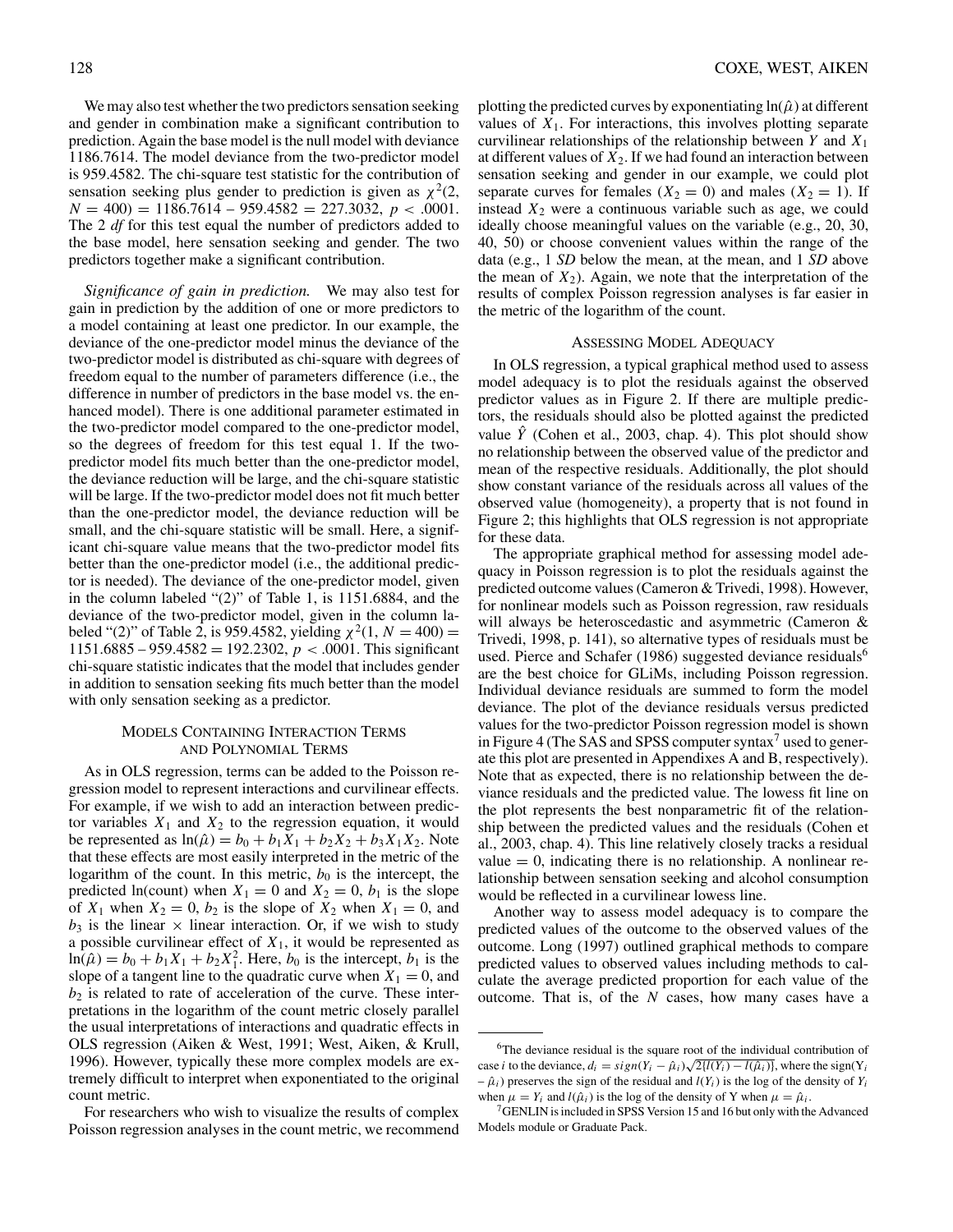

FIGURE 4.—Scatter plot of deviance residuals against predicted value for the two-predictor Poisson regression model. The solid line that closely tracks a deviance residual value of 0 represents the nonparametric lowess fit.

predicted outcome value of 0, of 1, of 2, and so forth? Figure 5 shows the predicted outcome values and the observed outcome values for the single predictor Poisson regression model just discussed. Note that this model seems to underpredict very low and very high values of the outcome and to overpredict middle values.

# *Diagnostics*

Regression diagnostics are a group of statistics that focus on individual cases in the sample to help a researcher detect outliers and poorly fitting cases. For OLS regression, regression diagnostics are well developed and understood, with three main types of diagnostic statistics: *leverage statistics* detect cases that are extreme on the predictors, *distance statistics* detect cases that have large discrepancies between the observed and predicted values on the outcome variable, and *influence statistics* detect cases that have a large influence on the regression coefficients. The diagnostics for distance and influence are based on the key idea of case deletion: The same regression model is estimated



FIGURE 5.—Comparison of observed outcome counts to predicted outcome counts from the single-predictor Poisson regression model.

with all cases included and then with a specific case (case *i*) deleted, and the results are compared. Conceptually this would be done *N* times, once for each case in the data set. For OLS regression, simple relationships exist that allow the full set of diagnostic statistics to be quickly and exactly calculated in a single computer run. The researcher identifies cases with high values on leverage, distance, and influence as potential outliers for further examination. Authors have offered conventions for values on the diagnostic statistics that call for further study of the case and its influence. Cohen et al. (2003, chap. 10) presented a full discussion of these issues.

However, in Poisson regression and other GLiMs, the calculation of diagnostic statistics becomes more complicated, and clear conventions for their interpretation (e.g., cutoff scores) have not been offered. In OLS regression, leverage measures assess how extreme an observation is only on the predictors; the outcome *Y* is ignored completely. Formally, leverage is a measure of the discrepancy of a case on the set of predictors from the centroid of the predictor space, the point representing the means on all the predictors  $(X_1, X_2, ..., X_p)$ . Leverage statistics in OLS regression are calculated from a special matrix called the Hat matrix, which is a function of only the predictors in OLS regression. However, in GLiMs, there is a problem with leverage measures. The Hat matrix in GLiMs is not solely a function of the predictors; in fact, in Poisson regression, the Hat matrix is also a function of the mean of the outcome variable for each case,  $\mu_i$ . Thus the leverage measures for Poisson regression, and for other GLiMs as well, do not have the same meaning as they do in OLS regression and cannot be applied to Poisson regression as they are in OLS regression. Leverage measures are computed in standard software for GLiMs; Appendixes A and B include syntax for SAS and SPSS to save the values of the Hat matrix diagonal using the *LEVERAGE* keyword for both SAS and SPSS.<sup>8</sup>

Distance measures assess the discrepancy between the observed outcome value and the predicted outcome value; all distance measures are based on residuals  $(Y_i - \hat{Y}_i)$ . In OLS regression, one measure used to assess distance for case *i* is the studentized residual, a special standardized residual. In OLS regression, the computation of the studentized residuals is quite simple; studentized residuals can be calculated for all cases in an analysis simultaneously. In contrast, Fox (2008) noted that in GLiMs exact calculation of studentized residuals requires fitting the regression model to data sets in which each case in turn has been deleted; each of the *N* deviances would be compared to the deviance of the full model. Such a procedure is computationally intractable in larger data sets. Various procedures that approximate the studentized residual have been suggested. Cameron and Trivedi (1998) suggested estimating the studentized deviance residuals for Poisson regression as

$$
d_i^* = \frac{d_i}{\sqrt{1 - h_{ii}}},\tag{13}
$$

8Case diagnostics (leverage, Cook's D, and DFBETAS) for PROC GEN-MOD are available only in SAS Version 9.2 or later. Note that SAS and SPSS will produce slightly different values for deviance residuals and influence because SAS produces leverage values ranging from 1/*N* to 1 and SPSS "centers" the leverage values to range from 0 to  $(N - 1)/N$ .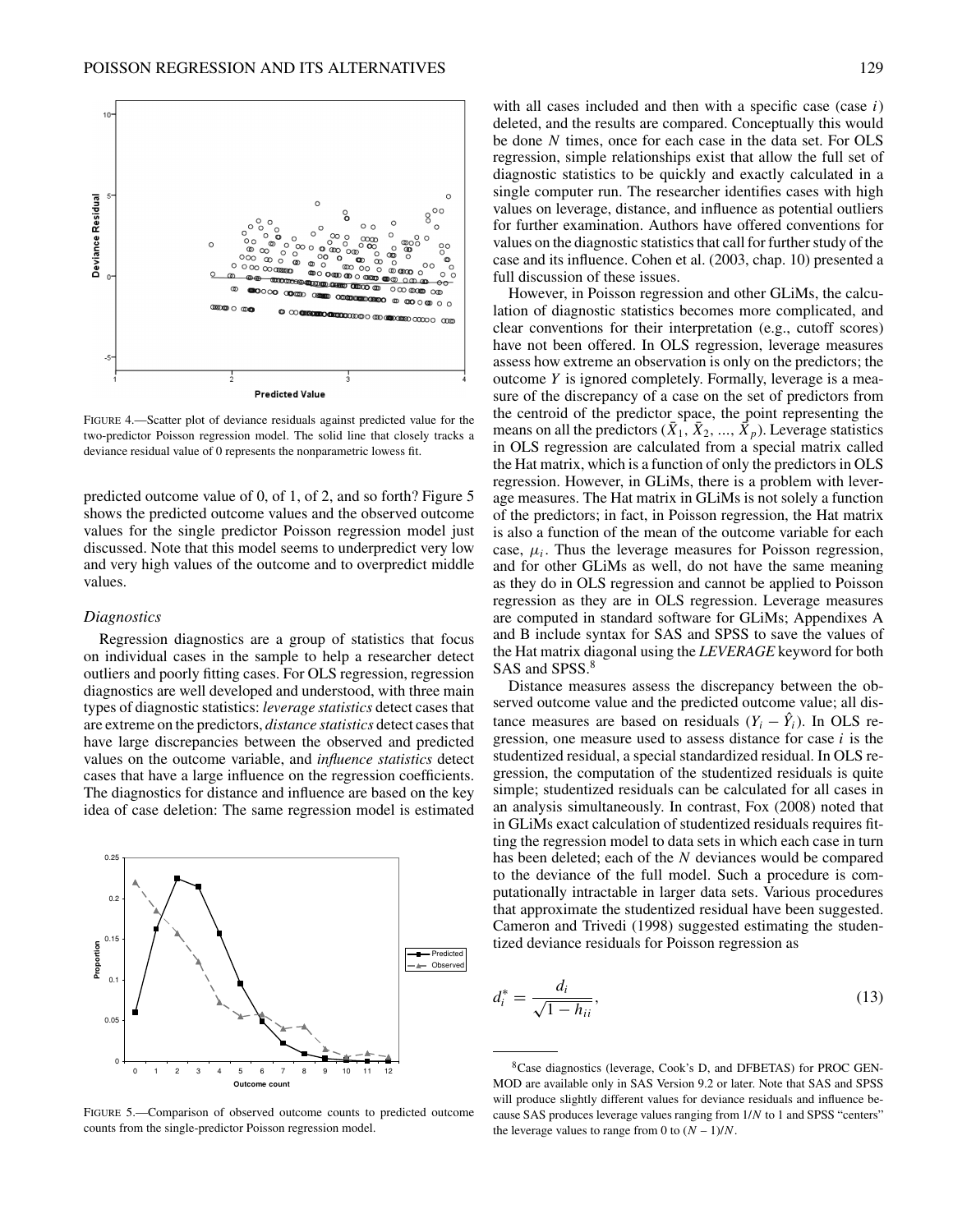where  $d_i$  is the deviance residual for case *i* and  $h_{ii}$  is the *i*th diagonal element of the Hat matrix. Appendixes A and B include syntax for SAS and SPSS to save the values of the raw and studentized deviance residuals using the *STDRESDEV* and *STD-DEVIANCERESID* keywords, respectively. Studentized residuals are useful diagnostics; in OLS regression, they signal cases that may be increasing standard errors and reducing power for tests of significance of individual coefficients.

Influence measures assess how much the deletion of a particular case will actually change the values of predicted scores and regression coefficients, that is, affect the results and conclusions from the regression analysis. OLS regression has both global and specific measures of influence. DFFITS and Cook's D assess overall change in the predicted scores from deleting a specific case; DFFITS measures the number of standard deviations by which a case changes its own predicted score when the case is included in versus deleted from the analysis. In addition, OLS regression has measures of influence on the individual regression coefficients; DFBETAS, one for each regression coefficient for each case, assesses the number of standard deviations by which an individual case changes each regression coefficient. DFFITS and DFBETAS conceptually are computed by deleting each case in turn and measuring the change in the predicted score and regression coefficients, respectively. For GLiMs, once again, calculation of exact estimates of these statistics is not computationally possible in larger samples, so procedures that provide approximations to DFFITS, Cook's D, and DFBETAS have been offered (Dobson, 2002; Fox, 2008; Williams, 1987). The Cook's D and DFBETAS measures can be obtained in SAS using the *COOKSD* and *DFBETAS* keywords; Cook's D can be obtained in SPSS using the *COOK* keyword.

As noted previously, clear conventions for interpreting diagnostic statistics do not currently exist in GLiM, and different approximations used in their calculation may place the values in different metrics (scales). As indicated, there are no recommended cutoff scores for diagnostics in GLiMs as there are for diagnostics in OLS regression. The appropriate strategy for use of diagnostics in Poisson regression is to look for the one or at most several cases that are largest on some diagnostic measure (for DFBETAS, the largest absolute values are considered because a case may substantially raise or lower a regression coefficient). An excellent place to start is with cases that have the highest absolute value of DFBETAS for the theoretically most important variables. These are the cases that have the most effect on the regression coefficients for the tests of theory. If DFBETAS is extreme for a case on a theoretically important variable, the case may be working in one of two opposite ways; the case may be producing the significance of the coefficient of the variable or it may be obscuring a significant effect that is present but not seen when the case is included.

As with all use of diagnostics, if a case is removed from analysis, there must be justification for its removal (e.g., removal from the drinking study of a student with such severe alcohol addiction that the student is in an inpatient detoxification program during the measurement of alcohol consumption and thus yields a consumption score of zero). This advice for the use of diagnostics is no different from that for use of diagnostics in OLS regression—proceed with caution, one case at a time, and ask whether the case is changing the conclusion concerning important theoretical variables in the regression analysis.

Because there will be one diagnostic statistic of each type for every case in the sample, it quickly becomes overwhelming to examine them all. One straightforward, graphical way to interpret these statistics is to construct index plots in which case number is on the *x*-axis and the value of the diagnostic statistic is on the *y*-axis. In this way, cases that are very discrepant on one of the diagnostic statistics will "pop out" in the figure, allowing the researcher to easily identify them. Separate index plots are constructed for leverage, distance, global influence, and the measure of specific influence for each predictor. Cases with scores that are high in magnitude *relative* to other cases in the data set deserve careful scrutiny. Cohen et al. (2003, pp. 391–419) described in detail the application of these procedures to OLS regression and Fox (2008, pp. 412–415) described their extension to the GLiM.

# SHORTCOMINGS OF STANDARD POISSON REGRESSION

There are situations in which observed count data do not meet all of the assumptions of the standard Poisson regression model. There are two situations that are most commonly encountered in practice. First, the individual counts may exhibit more variability than is expected from the Poisson model. Recall that the Poisson distribution has one parameter  $\mu$ , which characterizes both the mean and the variance of the distribution. Thus, the Poisson model assumes that the conditional mean and variance are equal, a condition known as *equidispersion*. The situation in which the variance is larger than the mean is known as *overdispersion*. Second, there may be fewer or more values of "0" in the conditional distributions of the outcome variable than one would expect in a Poisson distribution with the specified mean and variance. Fewer zeros may occur when the sampling plan excludes members of the population with a score of 0, a problem known as *truncated zeros*. For example, if all participants who did not have an alcoholic drink during the observation night were excluded, this problem would exist. In contrast, the problem of *excess zeroes* occurs when the population being examined includes individuals who would *never* display the behavior. In our example of drinking behavior, excess zeroes would occur if there are nondrinkers in the sample people who *never* drink for religious, health, or other reasons (e.g., underage drinking is illegal). We initially consider the problem of overdispersion and alternative models that address it. Later, we briefly consider models for truncated zeros and excess zeros.

#### *Overdispersion*

Although *equidispersion* is assumed in Poisson regression, actual data can be overdispersed, that is, the conditional variance of the residuals may be larger than the conditional mean (predicted value). If overdispersion is not accounted for, estimates of the standard errors will be too small, test statistics for the parameter estimates will be too large, significance will be overestimated, and confidence limits will be too small. The issue of overdispersion is not present in OLS regression because the normal distribution has two parameters, one defining the mean and one defining the variance or dispersion of the distribution.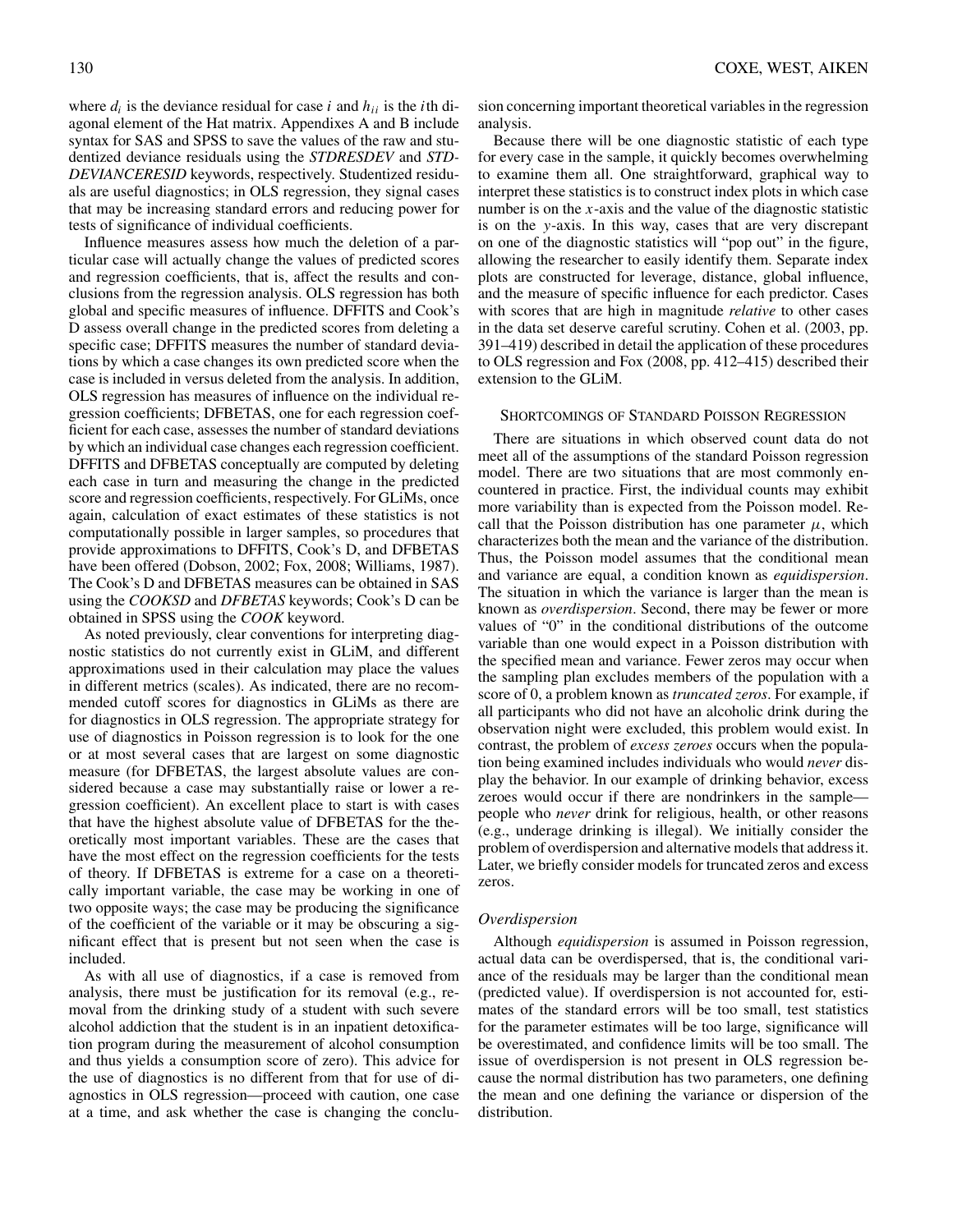Overdispersion occurs for two primary reasons in crosssectional data.<sup>9</sup> First, there may be individual differences in responses that are not accounted for by the regression model. This problem commonly occurs if an important predictor is omitted from the model. Consider the example described previously in which sensation seeking and gender were used to predict the number of alcoholic drinks consumed per day. When gender is omitted from the model (as it was in our initial analysis) and sensation seeking alone is used to predict number of drinks, the variance in the outcome that would have been explained by gender is considered to be unexplained heterogeneity.

Second, each count that occurs for an individual may not be an independent event as is assumed by the Poisson distribution. This situation is known as *contagion* or *state dependence*. For example, the set of alcoholic drinks consumed by one person are not likely to be independent occurrences. The probability that an individual may consume a first drink in an evening is unlikely to be equal to the probability he or she will consume a second drink in an evening having once consumed a first; the second drink is therefore not independent of the first. There are several options for data that have an overdispersed outcome variable due to unmeasured heterogeneity. Standard Poisson regression may not be appropriate for data in which state dependence is strongly suspected.

# ALTERNATIVES TO STANDARD POISSON REGRESSION

#### *Overdispersed Poisson Regression Models*

The simplest adjustment for overdispersion that can be made to the Poisson regression model is the overdispersed Poisson model (Gardner et al., 1995; Land, McCall & Nagin, 1996; Long, 1997). This model includes a second parameter that is used in the estimation of the conditional variance known as the *overdispersion scaling parameter*, *φ*. The model estimated with this correction now essentially assumes an error distribution that is Poisson with mean  $\mu$  and variance  $\phi\mu$ . The scaling parameter  $\phi$  will be greater than 1 if overdispersion is present in the data;  $\phi$  will be equal to 1 if there is equidispersion, and the resulting model is equivalent to the standard Poisson regression model. Finally,  $\phi$  will be less than 1 if the data are underdispersed. Underdispersion is rare in psychological data but may theoretically occur. The amount of dispersion in the model is typically determined by the Pearson chi-square goodness-of-fit statistic<sup>10</sup> (McCullagh & Nelder, 1989), which is a measure of the overall fit of the model provided by the computer output. The calculation of the scaling parameter is given by

$$
\phi = \frac{\chi_{\text{Pearson}}^2}{df}.\tag{14}
$$

The overdispersed model allows the conditional variances to be larger than their corresponding conditional means so that the standard errors (which are based on the conditional variances) will be larger than the standard errors in the standard Poisson model by a factor of  $\sqrt{\phi}$ . Interpretation of coefficients for the overdispersed Poisson model is identical to that of the standard Poisson model. The deviance for this model is also adjusted by the scaling factor; the deviance for the overdispersed Poisson model is equal to the deviance for the standard Poisson model divided by *φ*. The smaller deviance of this model indicates better fit.

Following up the preceding example, an overdispersed Poisson model was used to predict number of alcoholic drinks consumed from the single predictor, sensation seeking. The column labeled "(3)" of Table 1 shows the regression coefficients for the overdispersed Poisson model. The square root of the overdispersion parameter is 1.6873. The value of  $\phi$  is 2.8470, which is substantially larger than 1.00 for the standard Poisson model that assumes equidispersion: The data clearly exhibit overdispersion. Note that the regression coefficients for this model are identical to those of the standard Poisson model, presented in Table 1, column labeled "(2)." However, the standard errors are all larger; each standard error from the Poisson regression in (2) is multiplied by the square root of the overdispersion parameter, 1.6873. For example, the standard error of sensation seeking in the overdispersed Poisson model is equal to  $0.0397 \times 1.6873$ . The regression coefficients and predicted values are identical for these two models, so interpretation of the coefficients is identical as well. A 1-unit change in sensation seeking results in an  $e^{0.2315} = 1.26$  times change in the predicted number of alcoholic drinks consumed.

The column labeled "(3)" of Table 2 shows the regression coefficients for the overdispersed Poisson model with both gender and sensation seeking as predictors of number of alcoholic drinks consumed. Again the scale parameter *φ* highlights overdispersion in the data. The square root of the scaling parameter is 1.5169, so  $\phi$  is equal to 2.3010. For all models, gender is coded such that females have a value of 0 on the predictor and males have a value of 1. The intercept is −0.7888, so the exponentiation of it,  $e^{-0.7888} = 0.45$ , is the predicted number of drinks for a female (gender  $= 0$ ) who has a score of 0 on the sensation-seeking scale (again, not a possible value). The regression coefficient for sensation seeking is 0.2608, so  $e^{0.2608} = 1.30$ is the predicted multiplicative effect of a 1-unit change in sensation seeking on number of drinks consumed, holding gender constant. The regression coefficient for gender is 0.8395. Because gender is dummy coded, a 1-unit change (i.e., from 0 to 1) corresponds to the difference between females (coded 0) and males (coded 1). The exponentiation of the regression coefficient,  $e^{0.8395} = 2.32$ , is the multiplicative difference in average number of drinks consumed for males versus females, holding sensation seeking constant; males consume, on average, 2.32 *times* more alcoholic drinks on a Saturday night than females.

Assessing whether the second predictor, gender, significantly adds to prediction in the overdispersed Poisson model is not possible here. The model with only sensation seeking as a predictor is *not nested* within the model with both predictors because the scaling parameter  $\phi$  is different between the two models. Likewise, the pseudo- $R^2$  for the overdispersed Poisson model cannot be calculated because the scaling parameter for the two-predictor model is different from that of the intercept-only model. A nested model test to determine whether the overdispersed Poisson model fits better than the standard Poisson model

<sup>9</sup>Overdispersion also commonly occurs in longitudinal panel studies that result in clustering of the data. We do not discuss alternative analysis models for longitudinal designs such as generalized estimating equation models in this article (see Zeger, Liang, & Albert, 1988).

<sup>10</sup>Some authors (e.g., Allison, 1999) have suggested that another test statistic, the *deviance* chi-square goodness-of-fit statistic, can also be used to determine dispersion of the model. The Pearson chi-square and the deviance chi-square are typically very close in value.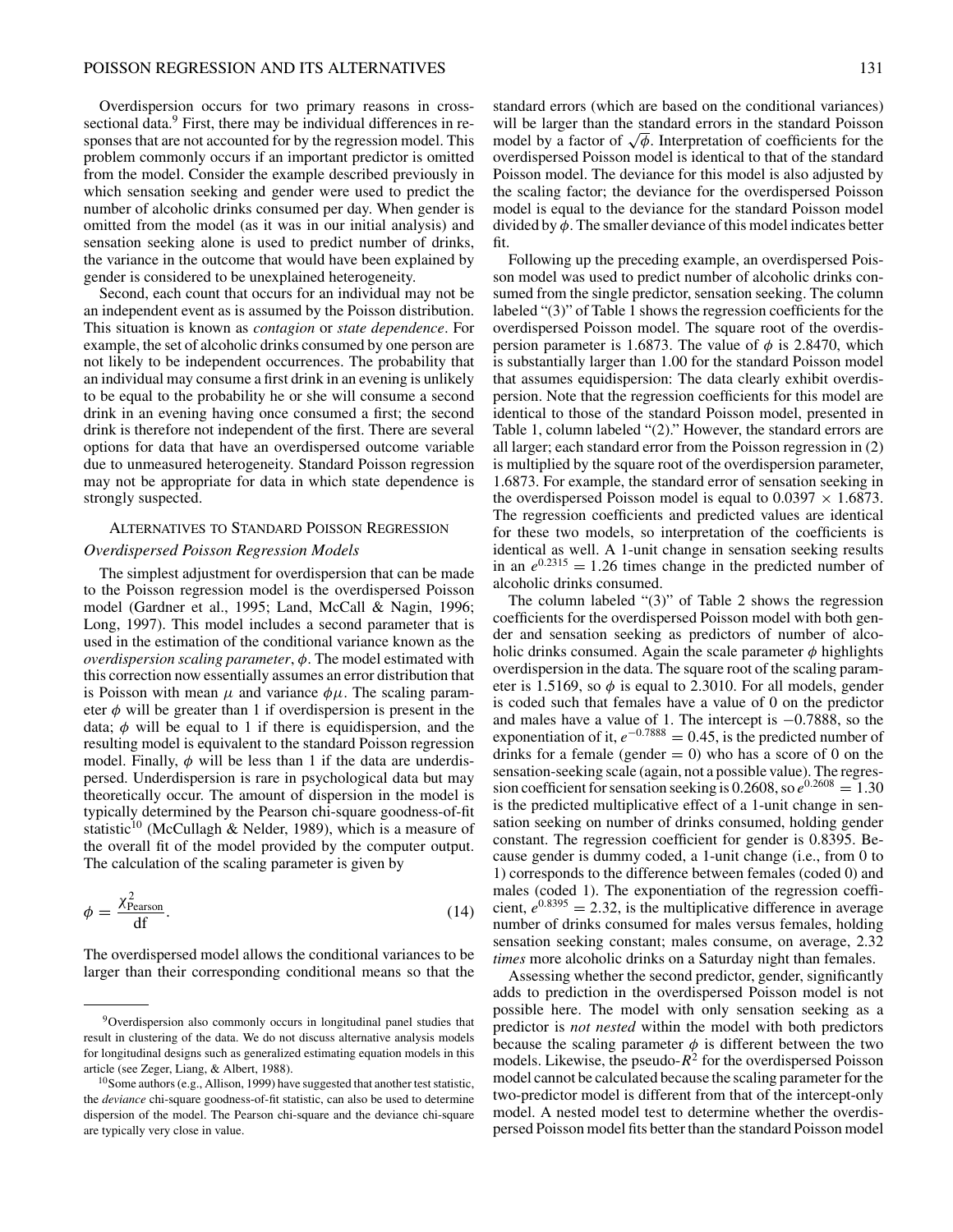(i.e., a test of overdispersion) is discussed later in the "Tests of Overdispersion" section.

# *Negative Binomial Regression Models*

A second common method for accounting for overdispersion is the negative binomial model (Gardner et al., 1995; Hilbe, 2007; Land et al., 1996; Long, 1997). One shortcoming of the Poisson regression model described previously is that it does not contain an error (disturbance) term that fully parallels the error term found in an OLS regression equation. The standard Poisson model does not allow for heterogeneity among individuals. Often there is additional heterogeneity between individuals that is not accounted for by the predictors in the model and the Poisson error function alone, which results in overdispersion. The negative binomial model accounts for overdispersion by assuming that there will be unexplained variability among individuals who have the same predicted value. This additional unexplained variability between individuals leads to larger variance (than expected by the Poisson distribution) in the overall outcome distribution but has no effect on the mean. This additional variability is conceptually similar to the inclusion of an error term in normal linear regression.

To illustrate, consider the alcohol study example presented previously in which the number of drinks consumed per day is predicted by both sensation seeking and gender. The standard Poisson model assumes that the outcomes for all individuals with the same values on the predictors are samples from a *single* Poisson distribution with a given mean. That is, the subset of women with a sensation-seeking score of 5 are treated as being alike and modeled by a Poisson distribution with the same mean parameter. The negative binomial model, however, allows the observations of individuals with the same values on the predictors to be modeled by Poisson distributions with different mean parameters. That is, one woman with a sensation-seeking score of 5 may be modeled with a Poisson distribution with a mean of  $\mu_1$ , whereas another woman with a sensation-seeking score of 5 is modeled with a Poisson distribution with a mean of  $\mu_2$ .

Note that the data are still modeled using Poisson distributions but that each individual may be represented by a Poisson distribution with a different mean parameter. The variation in individual mean parameters for individuals with the same values on the predictors must be assumed to follow a probability distribution. The negative binomial model uses another standard (although less familiar) probability distribution, the gamma distribution (Freund & Walpole, 1980, pp. 196–197), to represent the distribution of means. In the negative binomial model, the error function is a mixture of two different probability distributions, the Poisson and gamma distributions.

The conditional mean of the outcome, given the values of the predictors, is identical for the standard Poisson model and the negative binomial model. In contrast, the conditional variance of the outcome will be larger in the negative binomial model than in the standard Poisson model. The variance for the negative binomial model is given by  $\mu + \alpha \mu_2$  rather than  $\mu$  as in Poisson regression.<sup>11</sup> The  $\alpha$  parameter represents overdispersion in the negative binomial model. If  $\alpha = 0$ , there is no overdispersion, and the negative binomial model reduces to standard Poisson. An *α* parameter greater than zero indicates that overdispersion is present; larger values indicate more overdispersion. Interpretation of regression coefficients for the negative binomial model is identical to that for the standard Poisson model. The unexplained heterogeneity (between-individual variation) underlying the overdispersion is partialed out of the effects.

Consider again the alcohol consumption example. We now estimate a negative binomial model with sensation seeking predicting number of alcoholic drinks consumed. Unlike the previous models, the negative binomial model takes into account the fact that there may be unexplained heterogeneity in the outcome (e.g., due to the omission of gender from the model). The column labeled "(4)" in Table 1 shows the regression coefficients for the negative binomial model. The exponentiation of the regression coefficient for sensation seeking,  $e^{0.2205} = 1.25$ , is the multiplicative effect of a 1-unit change in sensation seeking on number of alcoholic drinks consumed, allowing for heterogeneity between individuals. A person with a sensation-seeking score of 5 is expected to consume, on average, 1.25 *times* as many drinks as a person with a sensation-seeking score of 4. The estimate of  $\alpha$  for this model is 0.7179, which is greater than 0, indicating that there is overdispersion in the data.

The column labeled "(4)" in Table 2 shows the regression coefficients for the negative binomial model with both gender and sensation seeking as predictors of the number of alcoholic drinks consumed. Recall that gender is dummy coded and that females are coded 0. The exponentiation of the intercept,  $e^{-0.6436} = 0.53$ , is the predicted number of drinks consumed by a female with a score of 0 on the sensation-seeking measure, not a meaningful value in this example. The regression coefficient for sensation seeking is 0.2351, so  $e^{0.2351} = 1.27$  is the predicted multiplicative effect of a 1-unit change in sensation seeking on number of drinks consumed, holding gender constant. The regression coefficient for gender is 0.8224. The exponentiation of the regression coefficient,  $e^{0.8224} = 2.28$ , is the multiplicative difference in average number of drinks consumed for males versus females, holding sensation seeking constant; males consume, on average, 2.28 *times* more alcoholic drinks than females. The estimate of  $\alpha$  for this model is 0.5105, which is greater than 0, indicating that there is overdispersion in the data.

Similar to the case of overdispersed Poisson regression, one cannot assess the improvement of the model with two predictors over the model with one predictor because the estimated parameter  $\alpha$  is different for the two models, so they are not actually nested models. Likewise, a pseudo-*R*<sup>2</sup> such as was calculated for Poisson regression cannot be calculated for negative binomial models. We discuss a nested model test to determine whether the negative binomial model fits better than the standard Poisson model (i.e., a test of overdispersion) in the next section.

#### *Comparing Overdispersed Models*

*Tests of overdispersion.* The likelihood ratio test (Chernoff, 1954) or the Score test (also known as the Lagrange multiplier [LM] test; Cook & Weisberg, 1983) may be used to assess whether significant overdispersion is present in the data. These two tests are asymptotically equivalent, meaning that they will produce the same result with very large sample sizes. The

<sup>&</sup>lt;sup>11</sup>This is the negative binomial 2 or NB2 model described by McCullagh and Nelder (1989). The negative binomial 1 or NB1, which has a slightly different variance function, is also discussed by McCullagh and Nelder.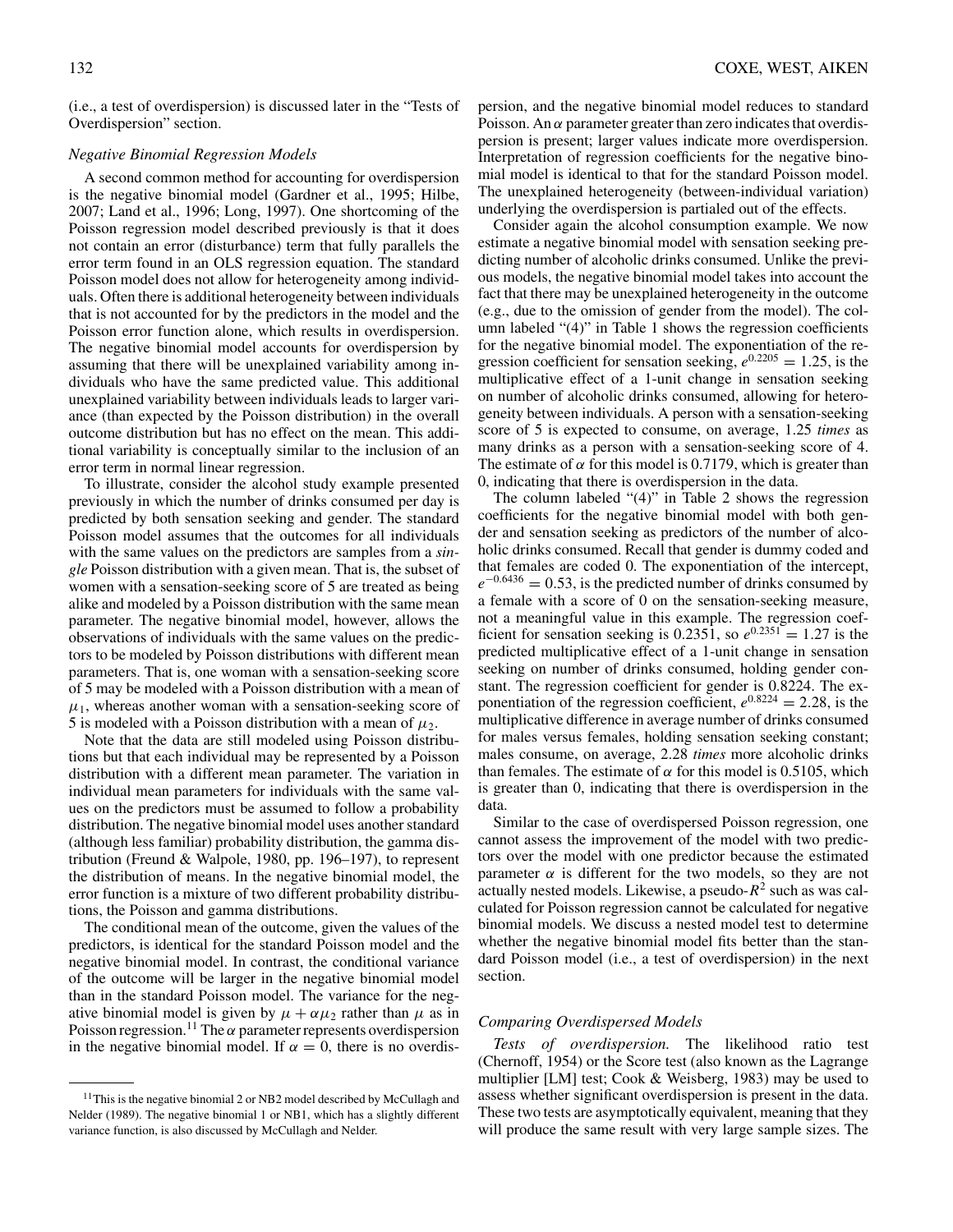likelihood ratio test is a nested model test that compares the deviance of a model in which the scaling (*φ*) or overdispersion  $(\alpha)$  parameter has been fixed to a specific value to the deviance of a model in which the scaling parameter is estimated. The scaling parameter  $\phi$  can be 1 or estimated; the overdispensation parameter  $\alpha$  can be 0 or estimated. Comparing the difference in deviances to a chi-square distribution with 1 *df* will determine whether overdispersion is present. If the test is significant, the model with a freely estimated scaling parameter fits better than the model in which the scaling parameter is fixed. Of the three models discussed here, two nested model comparisons of this type are possible—standard Poisson versus overdispersed Poisson and standard Poisson versus negative binomial (Long, 1997, p. 247). The overdispersed Poisson regression model is not nested within the negative binomial model.

For the two-predictor example, the nested model test of standard Poisson versus overdispersed Poisson regression is given by  $\chi^2(1, N = 400) = 959.4582 - 416.9831 = 542.4751$ , which is significant at *p <* .0001. The overdispersed Poisson model fits better than the standard Poisson model. The nested model test of standard Poisson versus negative binomial is given by *χ*2(1, *N* = 400) = 959.4582 – 459.7743 = 499.6839, *p <* .0001. The negative binomial model fits better than the standard Poisson model. Both of these tests indicate that significant overdispersion is present in the data. A test of whether the negative binomial model fits better than the overdispersed Poisson model is not possible because these two models are not nested.

The LM or Score test uses the likelihood function to determine whether overdispersion is present. This test can be obtained from SAS using the NOSCALE option (see Appendix A). The appropriate use of this test is within the negative binomial model; the test assesses whether the overdispersion parameter in the negative binomial model  $(\alpha)$  needs to be freely estimated or can be fixed to 0 (i.e., the standard Poisson model). For the two-predictor example, the LM test statistic is  $\chi^2(1, N = 400)$  $= 70.1861$ ,  $p < .0001$ . The result of this test indicates that the negative binomial model provides a significantly better fit than the standard Poisson model and that the estimate of  $\alpha$  is significantly different from 0.

# *Comparing Non-Nested Models—Akaike (1973) Information Criterion (AIC) and Bayesian Information Criterion (BIC; Raftery, 1995)*

Although no test of the difference in fit of two non-nested models is possible, two closely related measures of the fit of alternative non-nested models have been proposed that can guide model selection. The AIC is composed of two additive parts.<sup>12</sup> The first part is a function of the log likelihood of the proposed model evaluated at the estimated parameter value, here  $\hat{\mu}$ , that becomes smaller as the model fits better. The second part is a function of the number of parameters (regression coefficients, dispersion parameter) that are being estimated. The model with the smallest AIC value is selected. Because models with a larger number of parameters fit better, this second part penalizes more complex models that use more parameters to achieve the same fit, as indicated by the log likelihood. The BIC follows a similar logic. The first part is identical to the AIC. The second part reflects both the number of estimated parameters and the sample size. In essence, the BIC penalizes complex models based on large sample sizes less than does the AIC. Sample size plays a role in model selection, with more complex models being preferred for large sample sizes, whereas simpler models are typically preferred for smaller sample sizes (MacCallum, 2003). Although the AIC and BIC will typically lead to selection of the same model, the BIC does lead to more accurate model selection than AIC in some cases.

# MODELS THAT ADDRESS PROBLEMS WITH ZEROS

# *Truncated Zeros*

One useful expansion of Poisson models is to data in which no zeroes are possible because of the sampling plan. For example, if data are collected from a medical facility, the sample for a study of medical visits will only include individuals who have visited the medical facility at least once. No one in the sample can have a value of 0 for number of visits. Long (1997) described several models that can account for these "missing" zeroes. The modeling approach is to modify the Poisson or negative binomial model to model the probability of a given count on the outcome variable *given that the count is greater than 0* during the observation period.

#### *Structural Zeros: Zero Inflated Models*

As mentioned earlier, count outcomes are typically right skewed, so there are many low values of the dependent variable. However, some outcomes may display even more low values than expected by the Poisson distribution. For example, in the alcohol consumption example, the sample may include some never drinkers. These individuals will *always* respond that they consumed zero drinks. In this case, the zeroes that are observed in the sample can be thought of as coming from two groups in the population: never drinkers who produce *structural zeroes* that must always occur and drinkers (including occasional drinkers) who produce zeroes with some probability on the night of the study when the observations are collected.

The best solution to this problem is to attempt to identify the people in the two populations by anticipating the problem in the design of the study. Then those who produce structural zeroes can be identified and eliminated from the data set, whereas those who could *potentially* produce nonzero counts are retained, even if they happen to have an observation of zero in the study. In our illustration, asking questions about lifetime alcohol use and reasons for not drinking would help identify participants who never drink and can be eliminated. This strategy of eliminating the nondrinkers assumes that the population of interest is the people who potentially would consume alcohol.

If information identifying those individuals who are structural zeros is not available or the research interest is in the full population including non-drinkers, zero inflated Poisson models or zero inflated negative binomial models can be used (Greene, 1994; Hall & Zhengang, 2004; Long, 1997). Conceptually, these models have two parts. In the first part, available predictors

<sup>&</sup>lt;sup>12</sup>The equation for the  $AIC = -2 \ln f(y|\hat{\theta}) + 2k$ , where  $y = (y_1, \ldots, y_n)$  is a random sample of size  $n$ ,  $\hat{\theta}$  is a vector of the maximum likelihood parameter estimates, ln  $f(y|\hat{\theta})$  is the log-likelihood of the current model, and *k* is the number of estimated parameters in the model. As shown in the equation, the first term is a measure of lack of fit; the second term is a function that penalizes models with a greater number of estimated parameters. The equation for the *BIC* =  $-2\ln f(y|\hat{\theta}) + k \ln(n)$ , where *n* is sample size. The relative magnitude of the penalty for having more estimated parameters is smaller for larger sample sizes.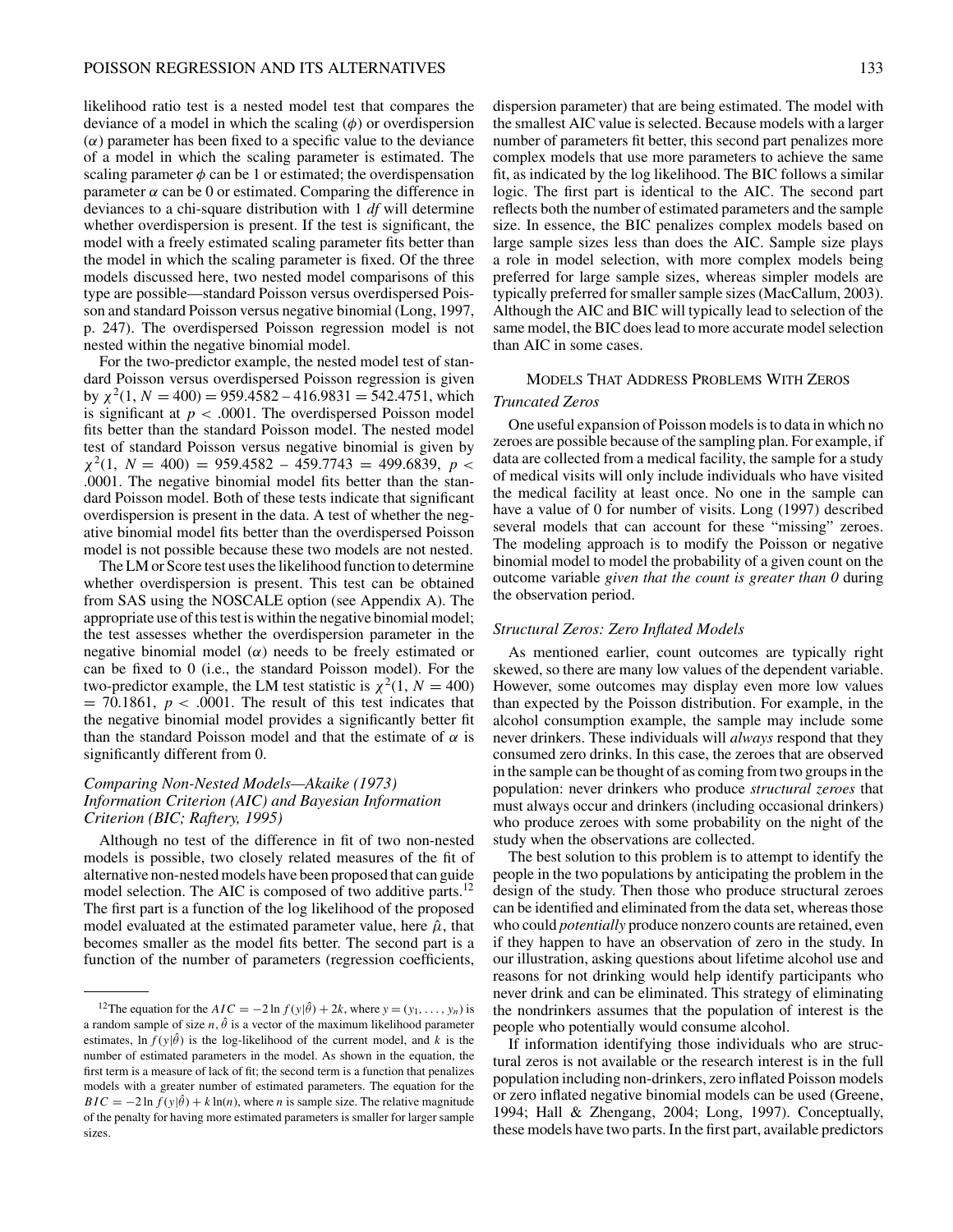are used to estimate the probability that each individual with an observed count of 0 is in each of two latent groups: those that would never perform the behavior (structural zeros) and those who might potentially perform the behavior during another observation session. Logistic regression is often used to estimate these probabilities. Obviously, collection of good background information (e.g., prior drinking history) greatly reduces the uncertainty in the prediction of the latent group to which each individual with a count of 0 should be assigned. The second part of the model is to estimate the Poisson or negative binomial model for the part of the data that does not contain structural zeros. Current approaches estimate both parts simultaneously, adjusting the mean and the variance of the Poisson or negative binomial model in an attempt to eliminate the likelihood that some of the zero observations are in fact structural zeros. Both the zero inflated Poisson and negative binomial models may currently be estimated in the software packages STATA and Mplus (with zero inflated negative binomial becoming available in Version 5.1). The Web site http://www.ats.ucla.edu/ stat/MPlus/output/zeroinflatedpoissonreg.htm presents sample computer syntax. At this time, no routine exists in SPSS, and only the experimental PROC COUNTREG exists in SAS for zero inflated count models.<sup>13</sup> COUNTREG does not currently produce many of the relevant fit measures that are necessarily to fully evaluate the model.

# MODELS FOR RATES: VARIABLE LENGTH OBSERVATION PERIODS

Regression models of the type discussed here can also be expanded in other ways. For example, the Poisson regression model assumes observation for all individuals occurs in the same length time period. The worked example in this article used number of alcoholic drinks consumed *in one night* as the outcome. Other examples of outcomes with fixed time periods are number of aggressive acts committed by a child *during a* 1-*hr play period* and number of cigarettes smoked *per day*. Models exist that can extend Poisson type models to variable time periods. For example, Allison (1999) suggested that including the natural log of the measurement interval as a predictor with regression coefficient equal to 1 allows incorporation of variable time periods and maintains the Poisson error structure of the data. The resulting model is

$$
\ln(\hat{\mu}) = \ln(\text{time}) + b_0 + b_1 X_1 + b_2 X_2 + \dots + b_p X_p. \quad (15)
$$

This model is algebraically the same as a model of rates (i.e., events per unit time):

$$
\ln\left(\frac{\hat{\mu}}{time}\right) = b_0 + b_1 X_1 + b_2 X_2 + \ldots + b_p X_p, \tag{16}
$$

but maintains the correct error structure. The Poisson distribution only applies to discrete outcomes and so can only be used with Equation 15. In both SPSS and SAS, the natural log of time can be included in this way by including OFFSET = *lntime* in the model statement options (where *lntime* is a variable created by the analyst to be the natural logarithm of the duration of the measurement interval). Time-varying models are related to survival models, which seek to model the time to failure (e.g., time to relapse following treatment for alcoholism) or success (e.g., time to reemployment following a job seeking skills program).

#### **DISCUSSION**

The purpose of this article was to introduce the reader to a modern method of analyzing count outcomes: Poisson regression. We began by discussing the problems with using OLS regression to analyze count outcomes and introduced the GLiM, the Poisson distribution, and standard Poisson regression. An example of a Poisson regression analysis that is relevant to personality assessment researchers, predicting the number of alcoholic drinks consumed based on measures of sensation seeking and gender, illustrated the interpretation of the model and evaluation of fit. We discussed the limitations of Poisson regression related to the assumption of equidispersion. Two models that relax the equidispersion constraint, the overdispersed Poisson model and the negative binomial model, were introduced. We expanded the example to include these models. We then introduced models that are useful when there are no zeros or too many zeros. Zero truncated models are useful for data sets in which zeros are systematically excluded by the data collection plan; zero inflated models for studies that include two groups, one of which would always produce a 0 count of the behavior (e.g., nondrinkers). Finally, we briefly discussed models for rates in which the length of observation periods varies across participants.

Other less powerful and less appropriate methods of analyzing count outcomes exist. Prior to the development of Poisson regression, researchers were encouraged to transform their count outcomes to make them more appropriate for use with OLS regression. Common transformations included the square root of the outcome or the natural log of the outcome. There are several reasons why these methods, although simple to implement, are less desirable than optimal Poisson regression models. Count outcomes are typically right skewed, have many low values, and have a narrow range of values. Transforming the outcome does not adequately handle the excess of small values and will typically have little effect on the outcome when the range is very narrow. More importantly, transformation of the outcome cannot completely eliminate heteroscedasticity; Poisson regression allows selection of the correct error structure, which properly accommodates the heteroscedasticity.

In conclusion, we have provided an introduction to regression models that are useful in analyzing count data. These models are attractive alternatives to analyses using standard OLS regression, particularly when the mean of the outcome variable is not large (less than 10 as a rule of thumb). These models provide tests of hypotheses that maximize the power of the statistical test consistent with maintaining the Type 1 error rate at the designated nominal level (e.g., actual  $\alpha \approx 0.05$  when nominal  $\alpha = 0.05$ ). As illustrated in this article, the interpretation of the results and tests of competing nested models are straightforward. Examination of the plots of the residuals can provide information about the adequacy of the model. Standard computer packages such as SPSS and SAS are increasingly incorporating easy-to-use routines that permit researchers to implement these analyses in their own research. We encourage researchers to consider using

<sup>&</sup>lt;sup>13</sup>In SAS, zero-inflated models can be estimated using a far more complicated procedure, PROC NLMIXED.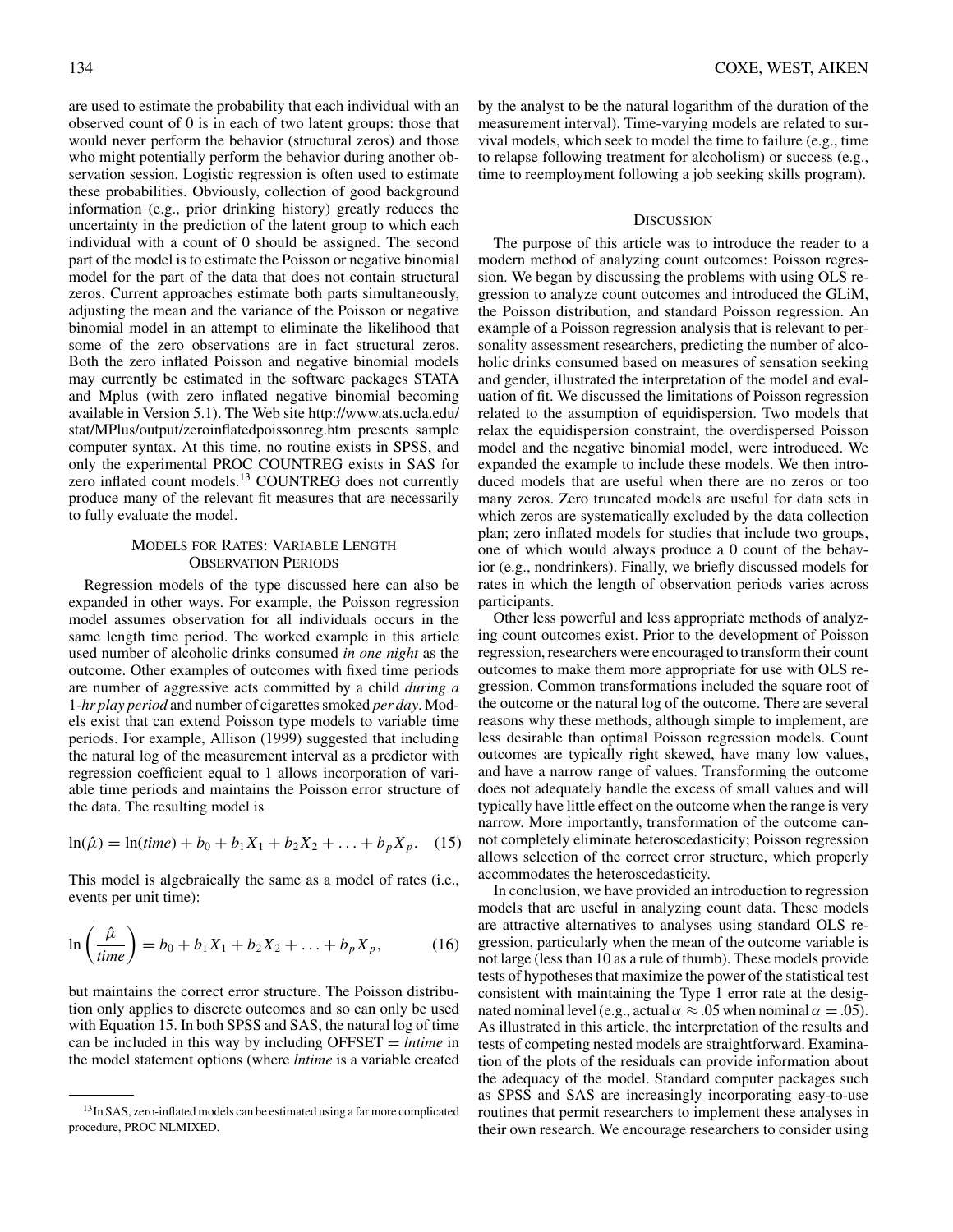these more optimal approaches whenever count data represent important outcomes in their research.

#### ACKNOWLEDGMENTS

We thank Howard Tennen and Stephen Armeli for providing us with a portion of the data from DeHart, Tennen, Armeli, Todd, & Affleck (2008). This data set provided the basis on which we developed our simulated data set.

#### **REFERENCES**

- Aiken, L. S., & West, S. G. (1991). *Multiple Regression: Testing and interpreting interactions.* Newbury Park, CA: Sage.
- Akaike, H. (1973). Information theory and an extension of the maximum likelihood principle. In B. N. Petrov & F. Csaki (Eds.), *Second international symposium on information theory* (pp. 267–281). Budapest, Hungary: Akademiai Kiado.
- Allison, P. D. (1999). *Logistic regression using SAS: Theory and application*. Cary, NC: SAS Institute Inc.
- Armeli, S., Mohr, C., Todd, M., Maltby, N., Tennen, H., Carney, M. A., et al. (2005). Daily evaluation of anticipated outcomes from alcohol use among college students. *Journal of Social and Clinical Psychology, 24,* 767–792.
- Cameron, A. C., & Trivedi, P. K. (1998). *Regression analysis of count data*. New York: Cambridge University Press.
- Cameron, A. C., & Windmeijer, F. A. G. (1997). An R-squared measure of goodness of fit for some common nonlinear regression models. *Journal of Econometrics, 77,* 329–342.
- Chernoff, H. (1954). On the distribution of the likelihood ratio. *Annals of Mathematical Statistics, 25*, 573–578.
- Chin, H. C., & Quddus, M. A. (2003). Modeling count data with excess zeroes: An empirical application to traffic accidents. *Sociological Methods and Research, 32,* 90–116.
- Cohen, J., Cohen, P., West, S. G., & Aiken, L. S. (2003). *Applied multiple regression/correlation analysis for the behavioral sciences* (3rd ed.). Mahwah, NJ: Lawrence Erlbaum Associates.
- Cook, R. D., & Weisberg, S. (1983). Diagnostics for heteroscedasticity in regression. *Biometrika, 70*, 1–10.
- Costa, P. T., Jr., & McCrae, R. R. (1992). *NEO–PI–R professional manual.* Odessa, FL: Psychological Assessment Resources, Inc.
- Cox, D. R., & Snell, E. J. (1989). *Analysis of binary data* (2nd ed.). London: Chapman & Hall.
- DeHart, T., Tennen, H., Armeli, S., Todd, M., & Affleck, G. (2008). Drinking to regulate romantic relationship interactions: The moderating role of selfesteem. *Journal of Experimental Social Psychology, 44*, 537–538.
- Dobson, A. J (2002). *An introduction to generalized linear models* (2nd ed.). New York: Chapman & Hall/CRC.
- Enders, C. K. (2005). Maximum likelihood estimation. In B. S. Everitt & D. C. Howell (Eds.), *Encyclopedia of statistics in behavioral science* (pp. 1164– 1170). Chichester, England: Wiley.
- Fahrmier, L., & Tutz, G. (2001). *Multivariate statistical modeling based on generalized linear models* (2nd ed.). New York: Springer-Verlag.
- Fox, J. (2008). *Applied regression analysis and generalized linear models* (2nd ed.). Thousand Oaks, CA: Sage.
- Freund, J. E., & Walpole, R. E. (1980). *Mathematical statistics* (3rd ed.). Englewood Cliffs, NJ: Prentice-Hall.
- Gardner, W., Mulvey, E. P., & Shaw, E. C. (1995). Regression analyses of counts and rates: Poisson, overdispersed Poisson, and negative binomial models. *Psychological Bulletin, 118,* 392–404.
- Greene, W. H. (1994). *Accounting for excess zeros and sample selection in Poisson and negative binomial regression models* [Working paper No. 94– 10]. New York: Stern School of Business, New York University, Department of Economics.
- Hall, D. B., & Zhengang, Z. (2004). Marginal models for zero inflated clustered data. *Statistical Modeling, 4,* 161–180.
- Hilbe, J. M. (2007). *Negative binomial regression*. New York: Cambridge.
- Land, K. C., McCall, P. L., & Nagin, D. S. (1996). A comparison of Poisson, negative binomial, and semiparametric mixed Poisson regression models: With empirical applications to criminal careers data. *Sociological Methods and Research, 24,* 387–442.
- Long, J. S. (1997). *Regression models for categorical and limited dependent variables*. Thousand Oaks, CA: Sage.
- MacCallum, R. C. (2003). Working with imperfect models. *Multivariate Behavioral Research, 38,* 113–139.
- McCullagh, P., & Nelder, J. A. (1989). *Generalized linear models* (2nd ed.). London: Chapman & Hall.
- Nagelkerke, N. J. D. (1991). A note on a general definition of the coefficient of determination. *Biometrika, 78,* 691–692.
- National Institute of Mental Health. (1997). *Computerized diagnostic interview schedule for children, IV (NIMH C-DISC IV)*. New York: Author, Columbia University.
- Nelder, J. A., & Wedderburn, R. W. M. (1972). Generalized linear models. *Journal of the Royal Statistical Society Series A* (General)*,* 135*,* 370–384.
- Pierce, D. A., & Schafer, D. W. (1986). Residuals in generalized linear models. *Journal of the American Statistical Association, 81,* 977–986.
- Raftery, A. (1995). Bayesian model selection in social research. *Sociological Methodology, 25,* 111–196.
- Shanahan, C., Lincoln, A., Horton, N., Saitz, R., Winter, M., & Samet, J. (2005). Relationship of depressive symptoms and mental health functioning to repeat detoxification. *Journal of Substance Abuse Treatment, 29,* 117–123.
- Siddiqui, O., Mott, J., Anderson, T., & Flay, B. (1999). The application of Poisson random-effects regression models to the analyses of adolescents' current level of smoking. *Preventive Medicine, 29,* 92–101.
- Wainer, H. (2000). The centercept: An estimable and meaningful regression parameter. *Psychological Science, 11,* 434–436.
- Walters, G. D. (2007). Predicting institutional adjustment with the Lifestyle Criminality Screening Form and the Antisocial Features and Aggression Scales of the PAI. *Journal of Personality Assessment, 88,* 99–105.
- West, S. G., Aiken, L. S., & Krull, J. L. (1996) Experimental personality designs: Analyzing categorical by continuous variable interactions. *Journal of Personality, 64,* 1–48.
- Williams, D. A. (1987). Generalized linear model diagnostics using the deviance and single case deletions. *Applied Statistics, 36,* 181–191.
- Worrall, J. L. (2002). If you build it, they will come: Consequences of improved citizen complaint review procedures. *Crime & Delinquency, 48,* 355– 379.
- Zeger, S. L., Liang, K.-L., & Albert, P. S. (1988). Models for longitudinal data: A generalized estimating equation approach. *Biometrics, 44,* 1049–1066.

#### APPENDIX A

*SAS Syntax*

/\* Syntax for two-predictor Poisson regression \*/

proc genmod data  $=$  one;

model y = gender sensation/dist = poisson link =  $log$ ;

output out  $=$  plots poi predicted  $=$  pred count resdev  $=$ dev\_resid

 $stdresdev = stud\_dev\_resid$  leverage  $= hat\_diagonal$ 

 $\text{cooksd} = \text{all}$  dfbetas =  $\text{all}$ ;

run;

/\* Syntax for Figure 4 \*/

symbol1 color = black value = x interpol =  $\text{sm50s}$ ;

 $proc$  gplot data  $=$  plots\_poi;

plot dev\_resid \* pred\_count;

title2 "Deviance residuals vs predicted count for two-predictor Poisson model";

run;

/\* Syntax for index plot of leverage \*/

- symbol1 color = black value =  $x$ ;
- $proc$  gplot data  $=$  plots\_poi;

plot hat\_diagonal \* case;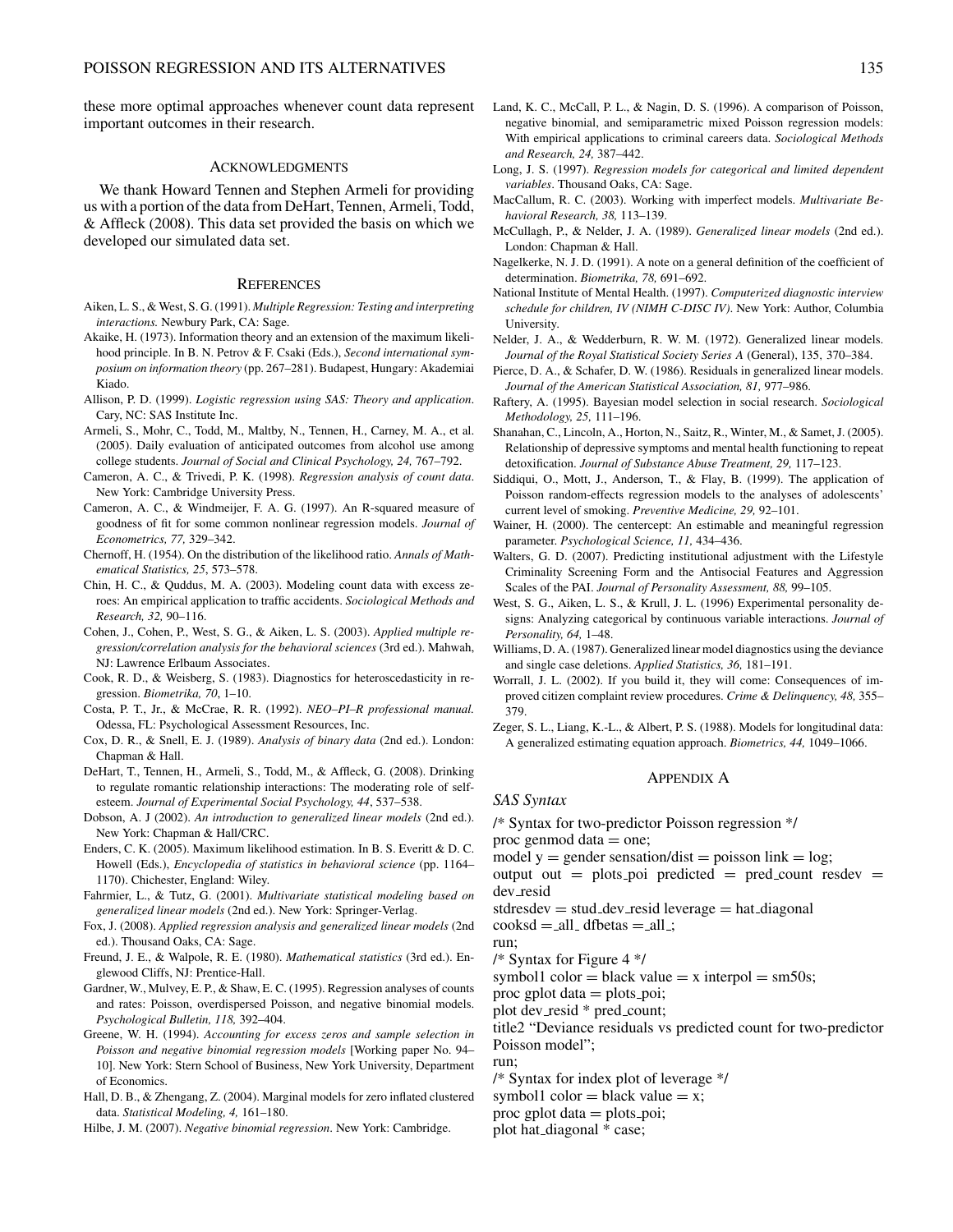| title2 "Index plot of leverage statistics (Hat diagonal) for all<br>cases"; | y<br>WITH gender sensation                                   |
|-----------------------------------------------------------------------------|--------------------------------------------------------------|
| run;                                                                        | /MODEL gender sensation                                      |
| /* Syntax for two-predictor overdispersed Poisson regression */             | <b>INTERCEPT=YES</b>                                         |
| proc genmod data $=$ one;                                                   | DISTRIBUTION=POISSON                                         |
| model $y =$ gender sensation/dist = poisson link = log scale =              | $LINK=LOG$                                                   |
| d:                                                                          | /CRITERIA LIKELIHOOD=KERNEL                                  |
| output out = plots_odpoi predicted = pred_count resdev =                    | <b>/SAVE MEANPRED DEVIANCERESID</b>                          |
| $dev\_resid;$                                                               | STDDEVIANCERESID LEVER AGE COOK.                             |
| run;                                                                        | * Syntax for Figure 4.                                       |
| /* Syntax for two-predictor negative binomial regression */                 | <b>GRAPH</b>                                                 |
| proc genmod data $=$ one;                                                   | /SCATTERPLOT(BIVAR)=MEANPRED WITH                            |
| model $y =$ gender sensation/dist = nb link = log;                          | DEVIANCERESID                                                |
| output out = plots_nb predicted = pred_count resdev =                       | /MISSING=LISTWISE.                                           |
| $dev\_resid;$                                                               | * Syntax for index plot of leverage.                         |
| run:                                                                        | <b>GRAPH</b>                                                 |
| /* Syntax for two-predictor negative binomial regression, testing           | /SCATTERPLOT(BIVAR)=CASE WITH LEVERAGE                       |
| for overdispersion */                                                       | /MISSING=LISTWISE.                                           |
| proc genmod data $=$ one;                                                   | * Syntax for two-predictor overdispersed Poisson regression. |
| model $y =$ gender sensation/dist = nb link = log noscale;                  | <b>GENLIN</b>                                                |
| output out = plots_nb_test predicted = pred_count resdev =                  |                                                              |
| $dev\_resid;$                                                               | WITH gender sensat                                           |
| run;                                                                        | /MODEL gender sensat                                         |
|                                                                             | <b>INTERCEPT=YES</b>                                         |
| <b>APPENDIX B</b>                                                           | DISTRIBUTION=POISSON                                         |
| <b>SPSS</b> Syntax                                                          | $LINK=LOG$                                                   |
| * Syntax for two predictor Poisson regression                               | /CRITERIA SCALE=DEVIANCE LIKELIHOOD=KERNEL                   |

/SAVE MEANPRED DEVIANCERESID.

\* Syntax for two-predictor Poisson regression. GENLIN